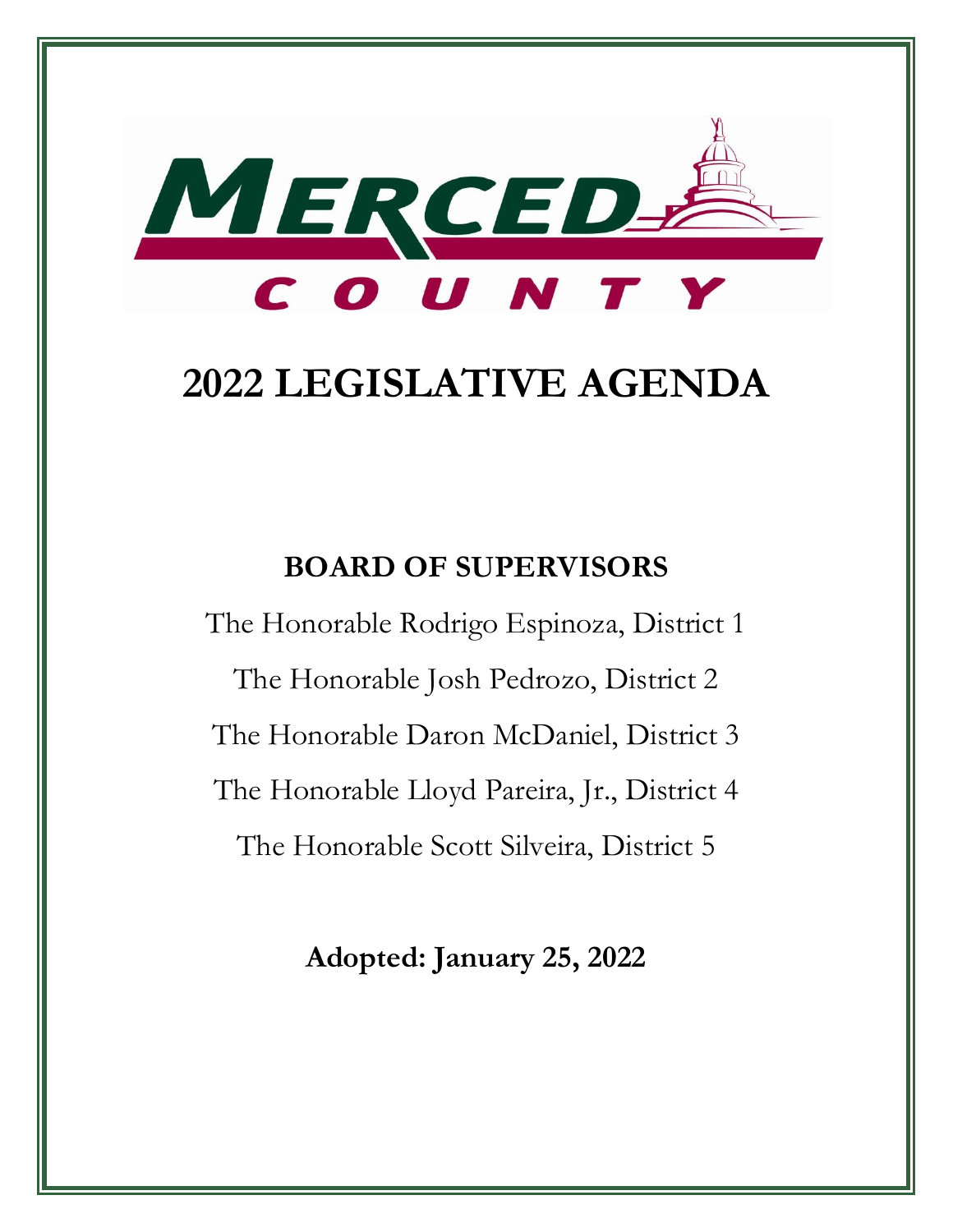## TABLE OF CONTENTS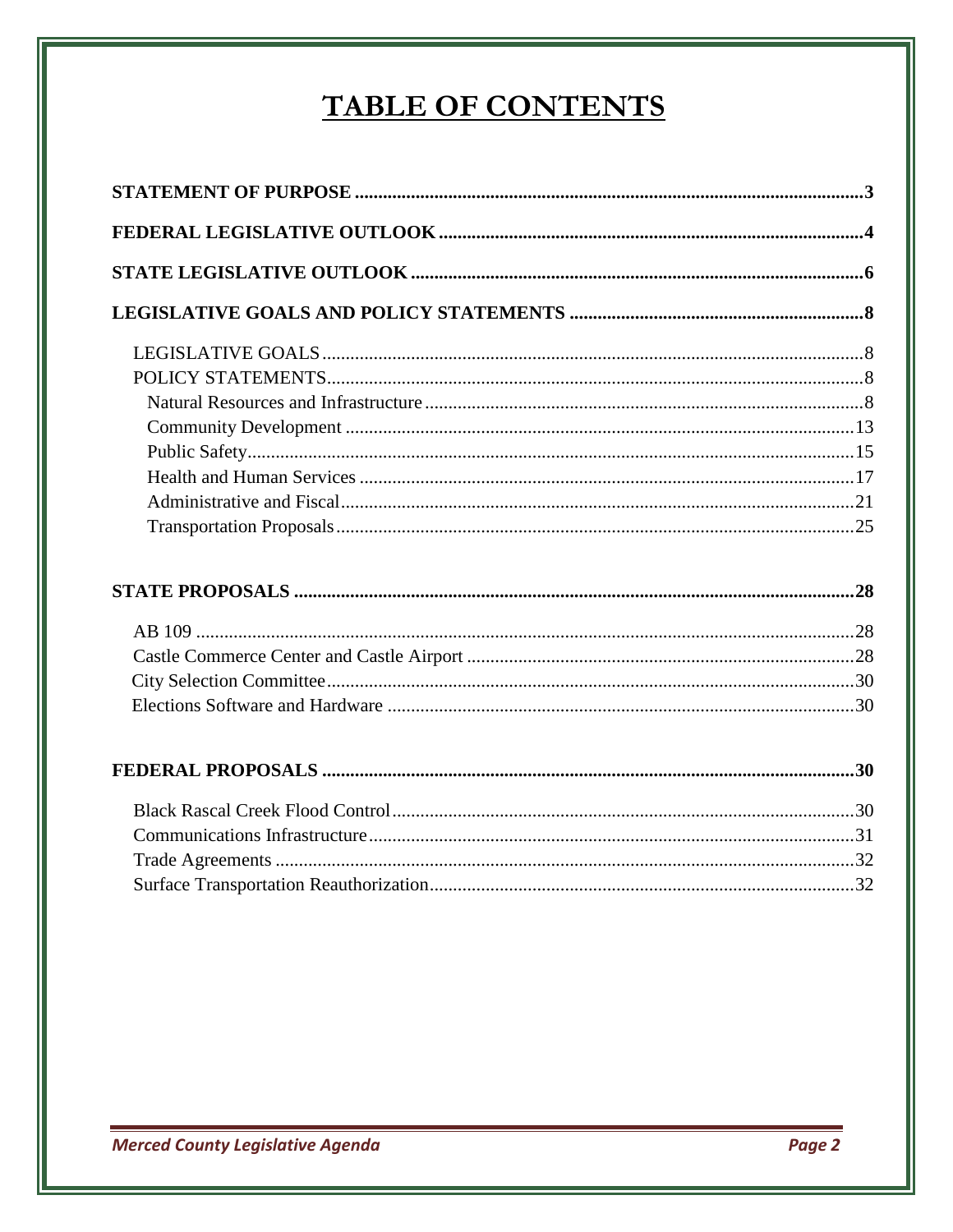## STATEMENT OF PURPOSE

The *2022 Legislative Agenda* is a statement of the priorities and goals for Merced County in its relationships with the Executive and Legislative branches of the State of California and the United States of America. This Agenda also serves as direction for those persons advocating on behalf of the County with the State and Federal Governments.

The Legislative Agenda contains both broad and generic goals as well as specific legislative proposals. In adopting this Agenda, the Board of Supervisors states its clear intent that the County's legislative efforts are directed toward these measures of specific interest and benefit to Merced County.

Members of the Merced County Board of Supervisors agree that the issues contained within this Agenda represent their collective endorsements. The Board of Supervisors recognizes that many other unforeseen issues will become known as the legislative year proceeds. Any additional endorsements for legislation, policies, or projects must come before the Merced County Board of Supervisors for approval and adoption as amendments to the Legislative Agenda before any position becomes the official policy of the County. However, to accommodate any requests that may arise after approval of the platform, the Board Chair and the County Executive Officer may periodically provide letters of support or opposition, otherwise consistent with established County policies, as needed based upon any benefit or detriment to Merced County.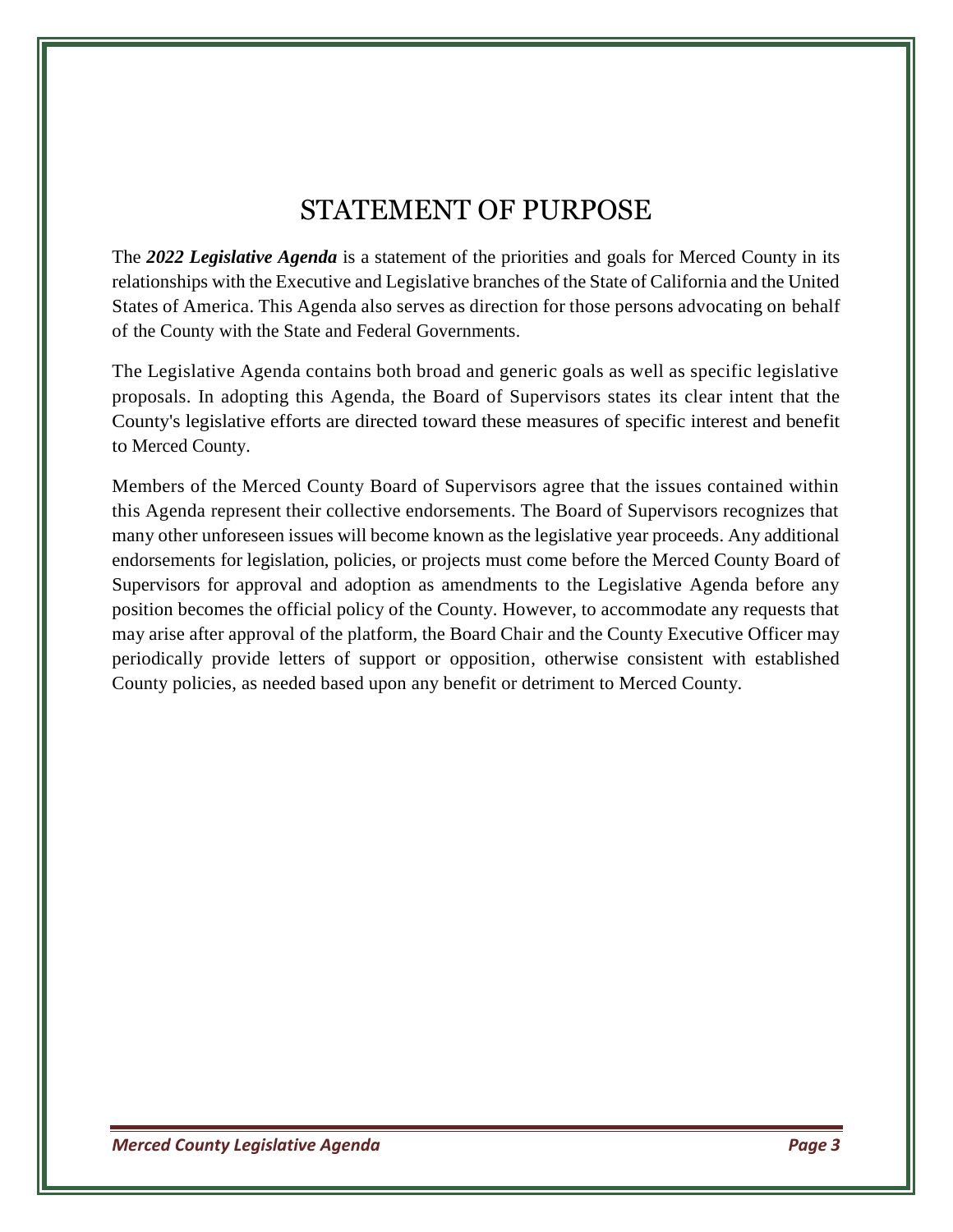

### **Federal Legislative Outlook**

**For the 117th Congress – Second Session (2022)**

Congress begins the second session of the 117th Congress in the midst of an ongoing pandemic and with elections quickly approaching in November. These key issues will frame a significant portion of activity on Capitol Hill throughout the year. All House members and 34 Senators will be on the ballot. Just yesterday, a special election in Florida to replace the late Representative Alcee Hastings (D-FL) extended Democrats' majority to 222-212. Only one vacancy remains in the House, the seat of former Representative Devin Nunes (R-CA), who resigned effective January 1, 2022. The first round of the special election to replace Representative Nunes will be held on April 5 and will proceed to a runoff in June if necessary.

In January 2021, Congress returned to Washington with Democrats in control of the White House, the House of Representatives, and the Senate. President Joe Biden and Congressional Democrats had high hopes that they would make significant progress on a slate of legislative priorities including COVID-19 relief and infrastructure stimulus, climate change, immigration, and health care. In March 2021, Congress passed the \$1.9 trillion American Rescue Plan which provided pandemic relief, and in November, the President signed the \$1.2 trillion Infrastructure Investment and Jobs Act. Lawmakers also raised the debt limit twice, most recently by \$2.5 trillion, likely ensuring it will not be reached again until after the midterm elections in November of this year. With only slim majorities in both chambers, Democrats were unable to accomplish many of their legislative goals, including those related to climate change, gun control reform, police reform, immigration, healthcare and childcare, additional COVID relief, and voting rights. Congress will likely work on a number of additional priorities, including a tax extenders package, a reauthorization of the Water Resources Development Act, and a United States innovation and foreign competition bill. We expect Members will refocus on these outstanding priorities in the early months of the Second Session and in the lead up to the President's State of the Union Address scheduled for Tuesday, March 1.

Senate Majority Leader Chuck Schumer is planning to use the first few weeks of the Second Session to attempt passage of legislation to shore up the Voting Rights Act of 1965. Republicans are uniformly opposed to the legislation and will filibuster any Democratic attempts to change the nation's election laws. Majority Leader Schumer has said that he will try to alter Senate filibuster rules to get voting rights legislation passed. At this point, it seems unlikely that Senators Manchin and Sinema will be supportive of any changes to the filibuster, making the chance of an election reform bill passing the Senate even less likely.

On appropriations, Congress passed a continuing resolution in December 2021 to fund the government through February 18, 2022. Congress has less than six weeks to come to an agreement on their 12 annual appropriations bills before government funding expires. The fate of congressionally-directed spending requests (earmarks) that were included in appropriations bills also remains to be determined. So far, the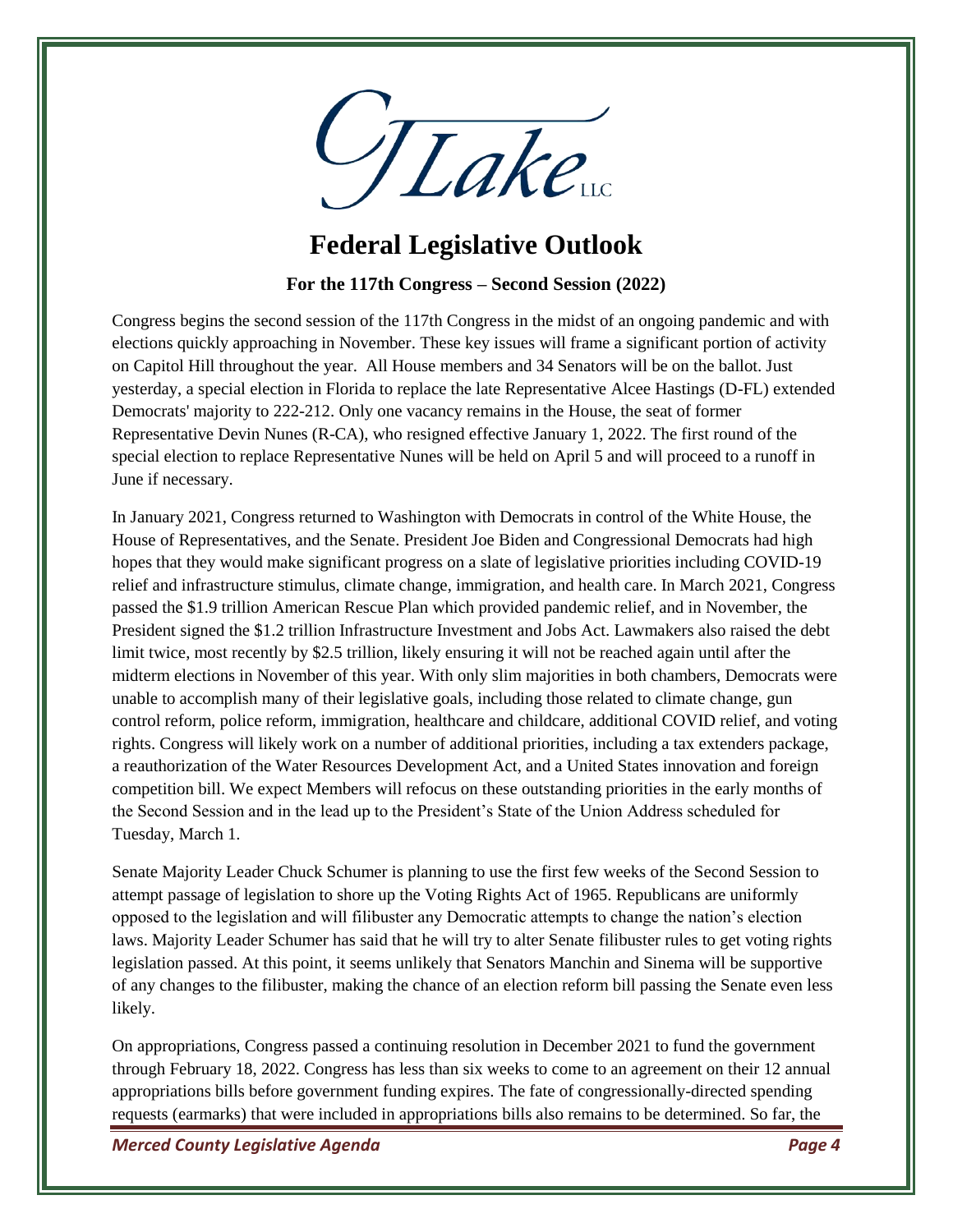House has approved nine of their twelve bills, and the Senate Appropriations Committee has approved three bills but has not taken any to the floor for approval. Bicameral discussions are underway for negotiation of appropriations bills either in small packages or a large omnibus before the deadline of February 18. With regard to the budget, the President's FY23 Budget Request is historically released during the first week of February, but we expect that timeline to slip into mid-March after the State of the Union Address and given the lack of a finalized FY22 appropriations bill.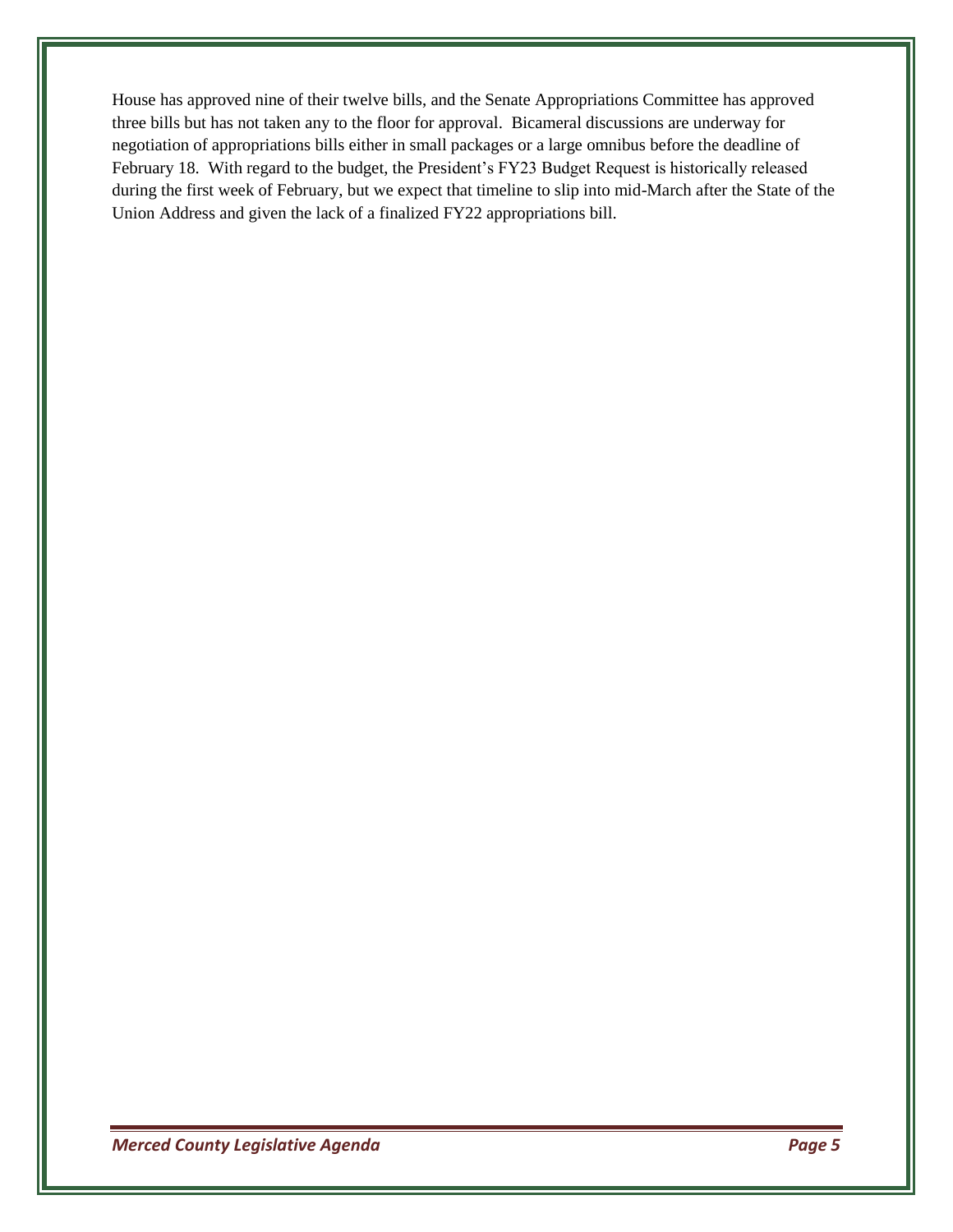

## **State Legislative Outlook, 2022**

Between the surge in COVID-19 infections due to the Omicron variant, and the seismic implications of a redistricted State legislature, 2022 has already proven to have many surprising challenges and developments that will likely linger over the State Capitol all year. The contagious nature of COVID has continued to present challenges to conducting in-person work in the State Capitol; the offices occupied by Legislators and staff for decades has been abandoned and is in the preliminary stages of being demolished, displacing thousands of staff to a remote office building that is removed from the State Capitol, and vacancies from resignations of key members has created a shuffle of committee chairs in the Assembly. This year will be, at best, unpredictable.

We anticipate that the Governor and Legislature will continue to work on policies to alleviate hardships caused by the ongoing pandemic. The Governor in his 2022-2023 proposed budget did allocate \$2 billion in new homelessness funding and an additional \$2 billion in housing funding, with specific programs in mind. The Legislature will spend the first part of 2022 reacting to the Governor's proposed budget and making their own changes to the State spending plan; this year, budget subcommittee hearings will begin in February rather than March. The County should expect the details of homelessness funding to be the subject of intense debate, particularly if the Governor and legislative leadership agree to include changes to conservatorship laws in order to address the needs of mentally and physically ill unsheltered persons.

An undisputed challenge facing counties and the State with respect to meeting the mental health needs of Californians is the lack of both mental health beds and mental health professionals. The Governor did include in his proposed budget an investment in the health care workforce. Merced County is poised to be a leading partner in this work, and has already been coordinating with partners to achieve success in expanding this workforce, in anticipation of the proposal from the Governor.

With the State's ongoing revenue projections regularly exceeding forecasts, there should be opportunities to work through the delegation to secure one-time funding for specific projects; for example, parks-related projects that were unsuccessful in state grant applications.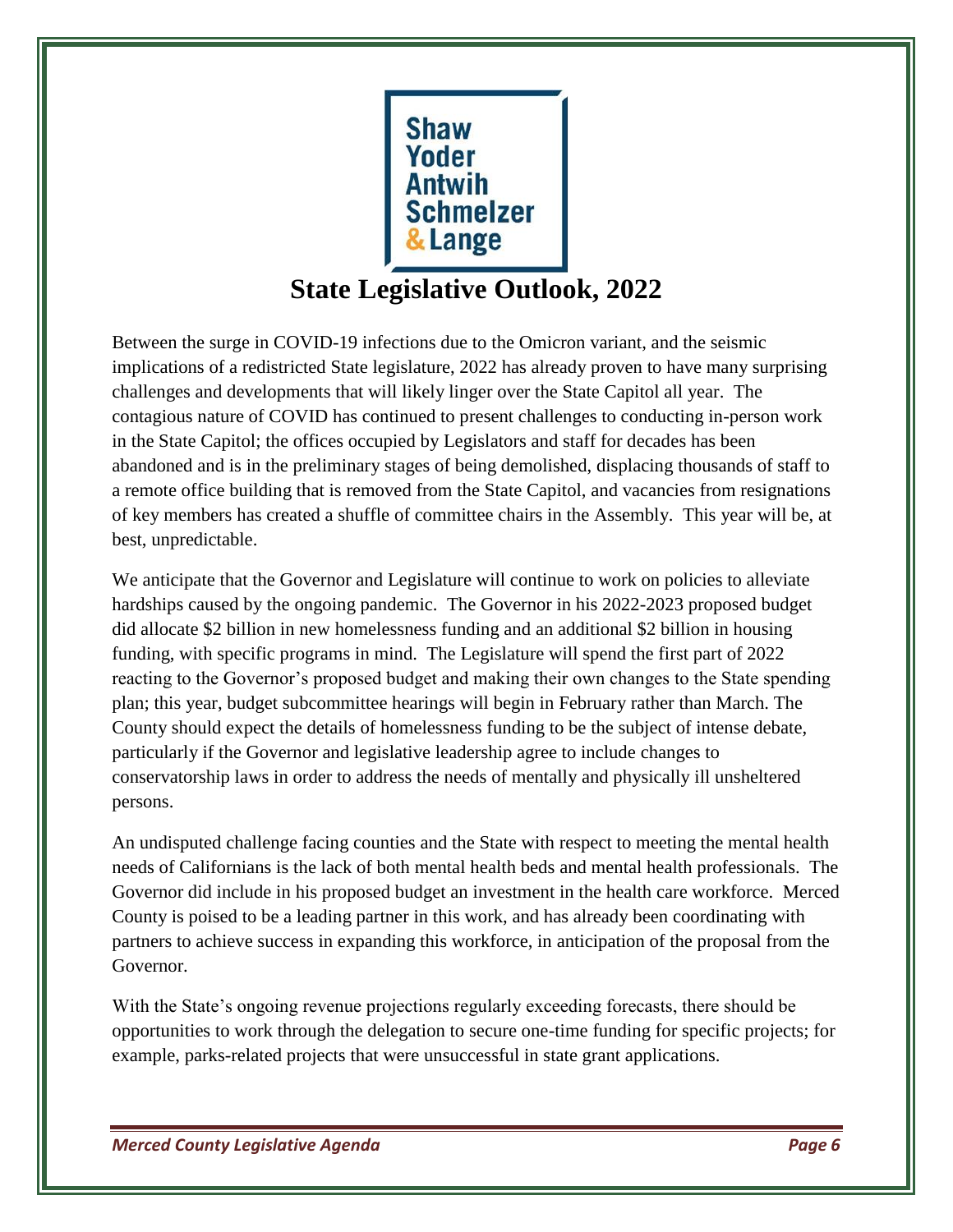We look forward to our continued partnership with the Board and County Administrator and staff through 2022 and will look to maximizes opportunities for the County and defend against proposals that are in conflict with the County's mission.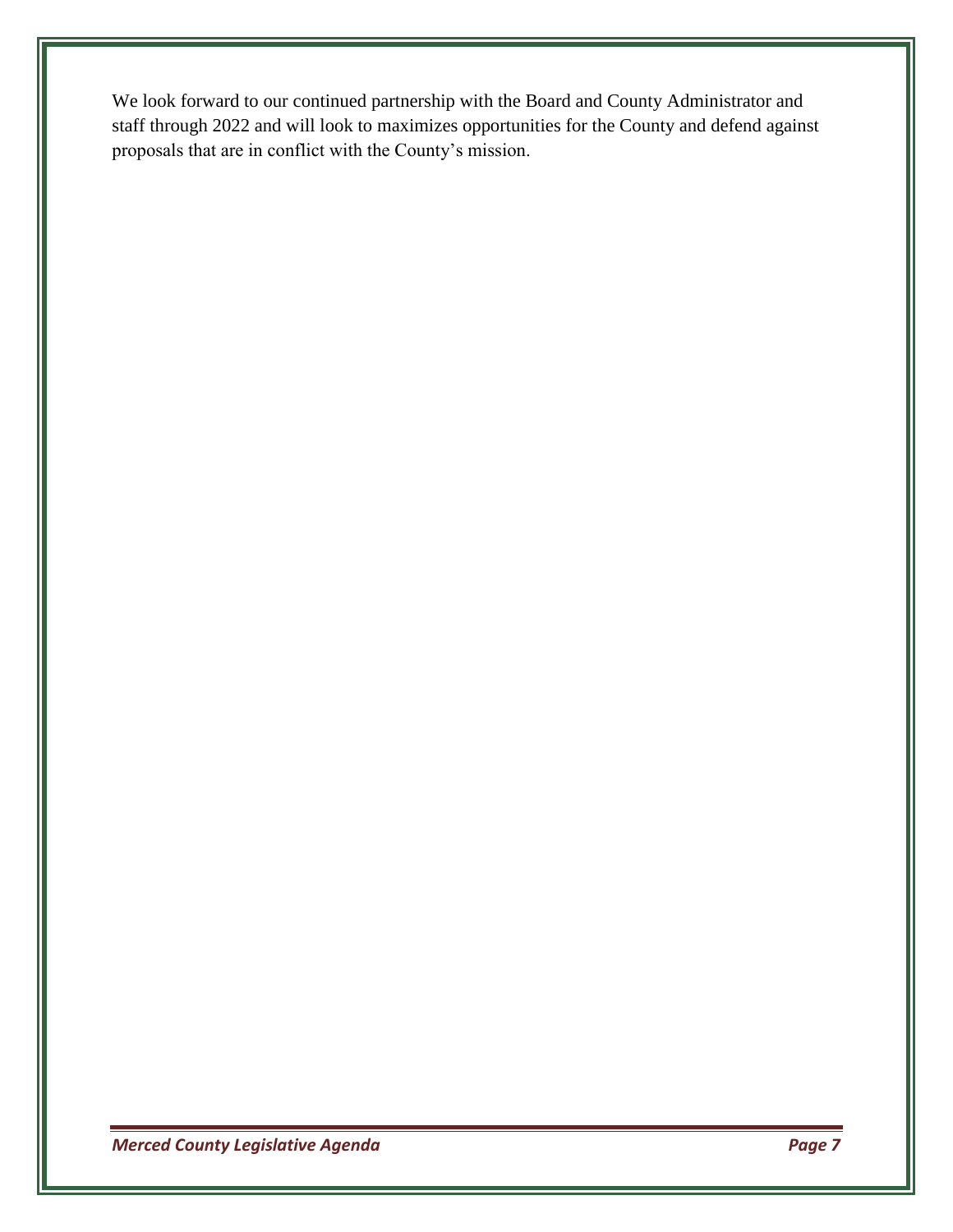#### **LEGISLATIVE GOALS AND POLICY STATEMENTS**

#### **1. LEGISLATIVE GOALS**

In its relationship with the State and Federal Governments, it is the goal of Merced County Board of Supervisors to:

- **1.1** Promote legislation, administrative decisions, and regulatory actions that strengthen the fiscal integrity of Merced County.
- **1.2** Support the enhancement of County revenue streams and oppose the infringement on existing local resources.
- **1.3** Support legislative and administrative actions that ensure the County is best positioned for funding for mandated programs, seek greater discretion in carrying out the County's responsibilities, and increase flexibility in the acquisition and expenditure of funds for County programs.
- **1.4** Support actions that promote economic development in Merced County consistent with the County's long-range economic and land-use plans.
- **1.5** Support legislation and administrative actions which enable Merced County to partner with other counties and public agencies in mutually beneficial projects and programs.

#### **2. POLICY STATEMENTS**

#### **2.1 Natural Resources and Infrastructure**

- **2.1.1** The Board of Supervisors represents the sixth-largest agricultural county in the State. Merced County places a high priority on preserving agricultural lands, and therefore supports legislation promoting such efforts. The County supports legislative or administrative action to preserve agricultural lands with subventions to counties and to fully restore funding for the Williamson Act and oppose any further attempts to weaken the land use provisions of the Act.
- **2.1.2** Water is vital to the economic development and security of our County. The state must continue to develop a plan to meet California's future water needs and find permanent solutions to the critical Delta infrastructure and environmental and water quality issues that we continue to face. While the Water Bond approved by voters in 2014 will help reach statewide water goals, all future plans must include new water storage opportunities, which are vital for cushioning the effects of drought by capturing high flows in wet years. A fair and equitable method of conveyance for the current and future water needs of California's agricultural industry should also be an objective.
- **2.1.3** As various proposals continue to evolve to attempt to address water conveyance, use and storage in California, the Merced County Board of Supervisors opposes any new water policies from State or Federal agencies that would reduce funding for Merced County.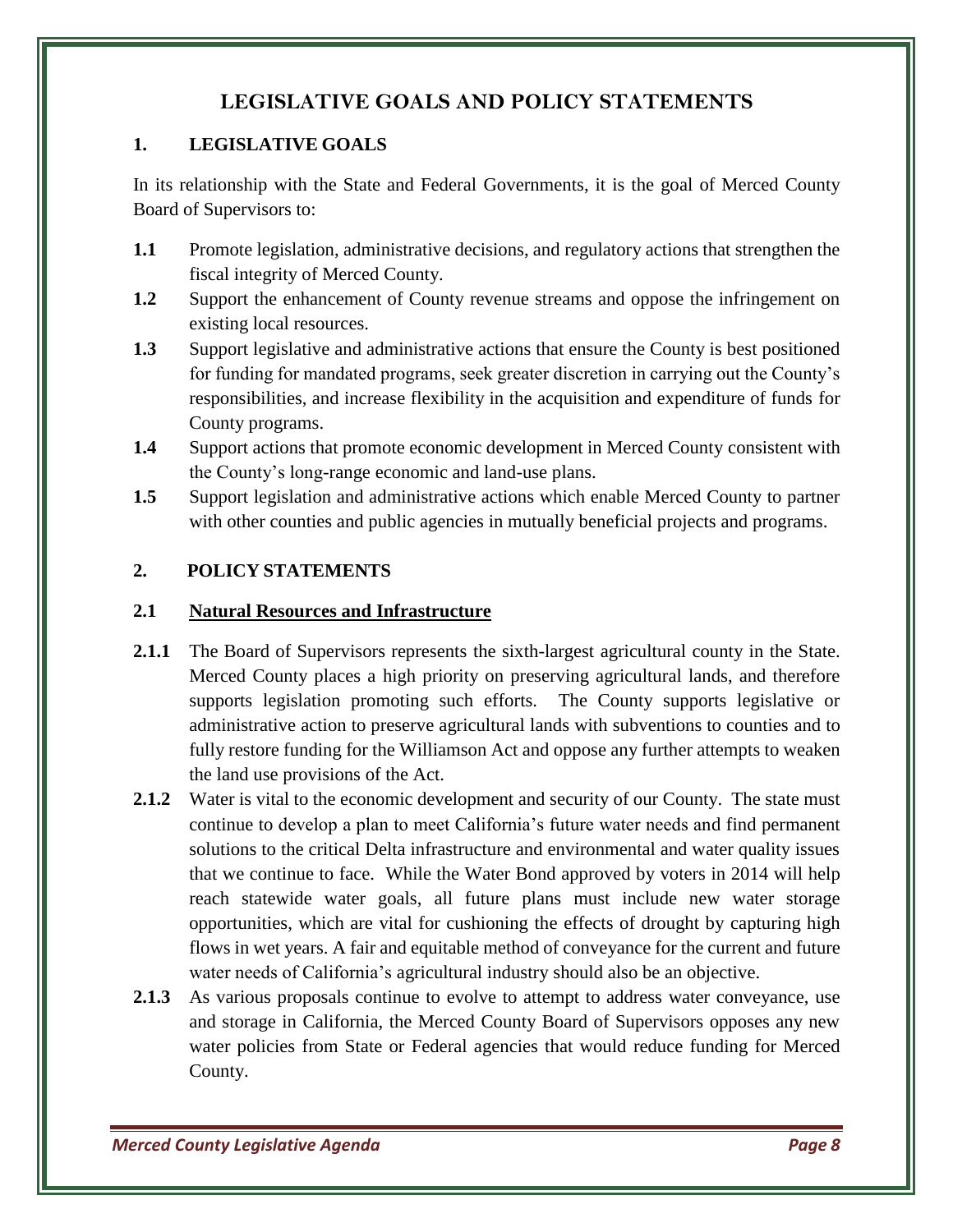- **2.1.4** Merced County supports sustainable groundwater use and the Board of Supervisors opposes any proposals to take groundwater management away from local entities. Groundwater is a vital resource to our community in maintaining residential, commercial, industrial and agricultural access to water. Groundwater should be responsibly managed, and this is best accomplished at the local level. Any increased state regulatory oversight in establishing wells or monitoring well activity would undermine current groundwater management efforts taking place within the County.
- **2.1.5** With the implementation of the Sustainable Groundwater Management Act (SGMA), Merced County supports future funding and legislation to help carry out the mandates and guidelines associated with SGMA. The County also opposes State and Federal actions that would negatively impact local groundwater quality.
- **2.1.6** Many farmers in Merced County rely on surface water allocations to maintain their agricultural operations. Reducing the flow of available surface water into the region would be detrimental to these practices and would further exhaust groundwater supplies. The Board is opposed to unprecedented and substantial State and Federal surface water diversions.
- **2.1.7** There are many proposals being suggested to provide financing for flood protection and levee enhancement in the San Joaquin Valley. Merced County is participating in the drive to support additional flood protection Valley wide. The Merced County Board of Supervisors remains supportive of increased funding for Valley flood protection. The County supports legislation and administrative actions for flood protection and levee enhancement financing to include bonds or budget appropriations. We support local control of project priority and oppose any attempt to weaken local control of local reclamation districts. Additionally, the County also supports legislation and funding opportunities that will reimburse the County for any infrastructure repair or necessary improvement caused by flooding. We oppose any effort to shift the liability for any currently built levee to local governments. We will work with the appropriate State and Federal agencies to advocate for the County's flood control projects through all stages of development in order to secure funding. Additionally, the County supports new funding and financing opportunities for local governments for groundwater recharge projects, drinking water, water recycling and storage, flood plain feasibility studies, small district capacity building, and regional water use planning and project implementation.
- **2.1.8** Groundwater quality continues to be a point of concern for regulators, local officials and residents alike. There have been discussions regarding additional safeguards, including a nutrient regulatory program that could require growers to develop nutrient programs demonstrating groundwater integrity. This program has the potential to be passed down to the County level. However, any such proposal should be well thought out prior to implementation and should rely heavily on solicited feedback from counties. Furthermore, a program of this scale would be unsuccessful without proper mandated funding and support.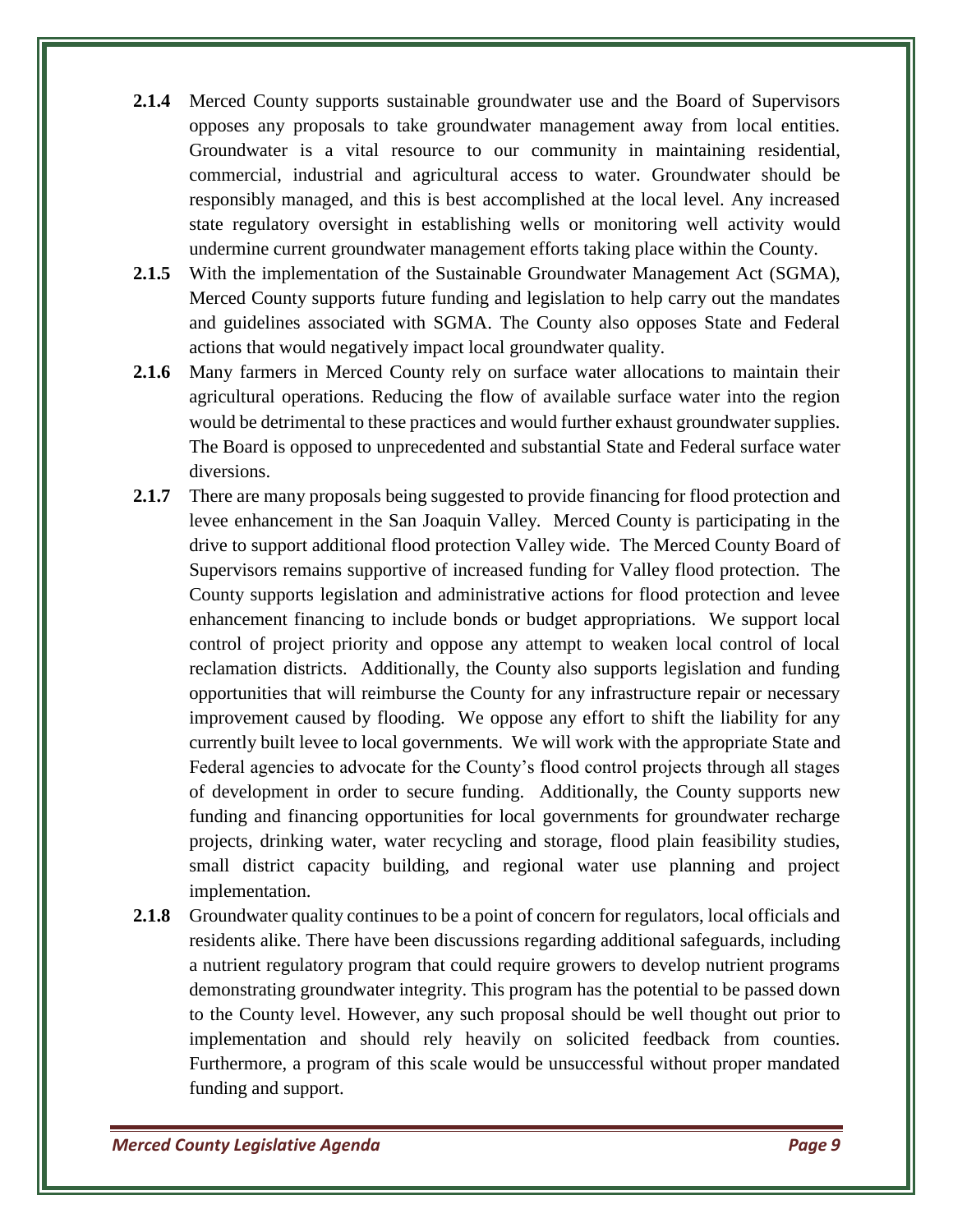- **2.1.9** Merced County has more than 20 water districts within its boundaries that serve the more than 280,000 residents of our County with clean drinking water, water for agricultural uses and waste water services. Many of these districts are small and in rural areas and lack adequate funding for infrastructure improvements to meet State and Federal regulatory compliance. The County supports the efforts of these small districts, specifically Planada, South Dos Palos and Ballico, to seek and obtain additional infrastructure funding to ensure adequate drinking water and waste water capabilities in the small, rural water districts of our County.
- **2.1.10** The County supports State and Federal programs designed to help assist individuals with private, domestic wells that have gone dry, including funding and financing options.
- **2.1.11** Merced County is contractually obligated to provide maintenance for a number of streams and man-made channels, including the Los Banos Creek, Bear Creek, Black Rascal Creek, Owens Creek and others throughout the County. These streams and channels provide flood protection to the residents of Merced County. The maintenance obligations are the result of the Federal Flood Control Projects. However, there is no funding provided from either Federal or State sources to provide the maintenance. The County supports legislation and administrative actions at the Federal and State level to secure funding for stream and channel maintenance in Merced County.
- **2.1.12** Merced County supports the Fish and Wildlife Code exempting activities involving routine maintenance of levee or flood control systems from the requirement to obtain a streambed alteration permit from the Department of Fish and Wildlife (DFW). Without an exemption, counties are exposed to liability related to delays, diversion of funds away from actual flood protection, and increased flood damage where channels are not adequately cleared. Merced County supports greater flexibility and timeframes to conduct debris removal from streams and creeks, particularly in preparation for future storm events.
- **2.1.13** Recreational fishing is a very popular and lucrative attraction in Merced County, for residents and visitors. Merced County opposes any legislation that would negatively impact private hatcheries and lakes, and any attempt by the State to garner control over the use of local waterways as a result of expanding Fish and Wildlife regulations and their definition of *water of the state*.
- **2.1.14** Sport hunting of waterfowl, upland game, big game and small game animals is an integral part of Merced County's heritage and continues to be an economic boost to the region. Merced County opposes any legislation that limits the rights of hunters, including methods of taking game. The County also supports restoring the ability for hunters to use dogs in the taking of bears and bobcats.
- **2.1.15** The entire eight county San Joaquin Valley air basin faces a potential economic and transportation crisis due to rapidly escalating Federal control requirements and potential sanctions because National Ambient Air Quality Standards have not been attained. The entire San Joaquin Valley is a single air quality planning area for ozone and PM10, and is classified for purposes of Federal law as "Severe" for ozone and "Serious" for PM10. The San Joaquin Valley is facing Federal sanctions due to the inability of more polluted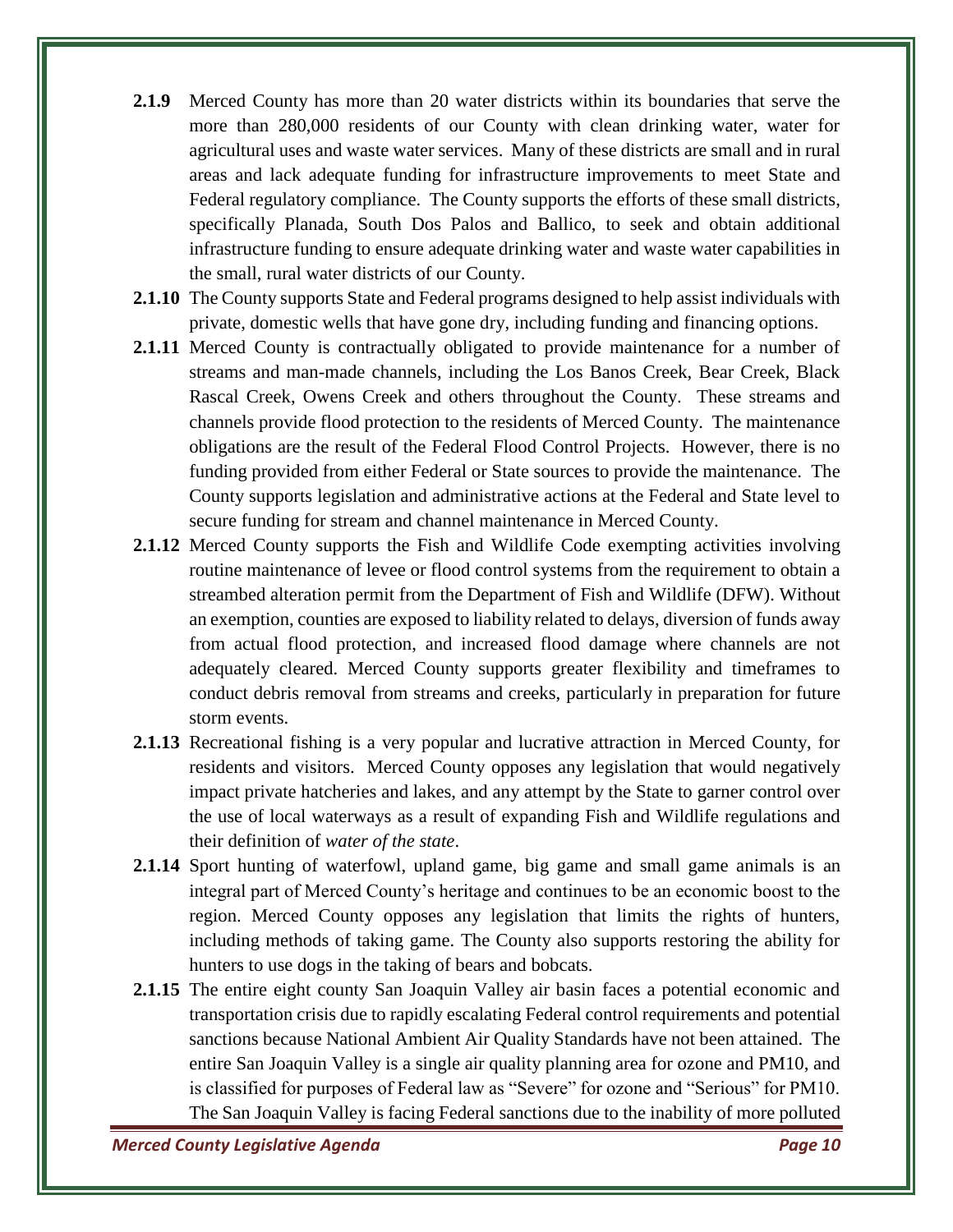areas in the central and southern Valley to attain the 1-hour ozone and PM10 standards. Federal sanctions would interrupt Federal funding for most transportation projects and make it more costly and difficult to build new or expand existing industrial sources. It is essential that the County continue to develop and support legislative initiatives to improve air quality in the Valley.

- **2.1.16** Merced County faces several dynamics that negatively affect air quality in our area. The Board encourages State and Federal regulatory agencies to recognize weather and climate change as factors that should be taken into account when developing air pollution standards.
- **2.1.17** Merced County supports legislation that would require coordination between regulatory agencies in California. Currently, actions/regulations by California Air Resources Board (CARB), San Joaquin Valley Air Pollution Control District (SJVAPD), Regional Water Quality Control Board (RWQCB) and the Integrated Waste Management Board often conflict with one another's regulations, making it extremely difficult, and at times impossible, to maintain the County's compliance with mandates and regulations.
- **2.1.18** The Agricultural Commissioner's high-risk pest exclusion and pesticide use enforcement programs are experiencing critical funding shortfalls. These mandated programs are among the largest programs of the Agricultural Commissioner's office and are also among the most important programs for Merced County's agricultural industry. This program functions to inspect incoming plant shipments to prevent the introduction of exotic pests that threaten agriculture. Funding to exclude these pests will be much less expensive than the subsequent damages and costs of eradication if these insects become established. This program assures that pesticides are used safely to protect consumers, farm workers, and the environment. It is vitally important that the State work cooperatively with local Agricultural Commissioners and the agricultural industry in developing sensible policies for these programs as well as the use of approved pesticides for the protection of California communities. The State programs or legislation that would provide funding for County pesticide use enforcement, high-risk pest exclusion, early pest detection, noxious weed prevention, and other County agricultural programs including the eradication of the water hyacinth.
- **2.1.19** Many communities throughout the Central Valley continue to struggle with property crime issues, and this is particularly evident in the agricultural community. Merced County supports legislation providing resources for new and existing agriculture-related crime prevention and enforcement programs to help protect valuable agricultural lands, equipment, infrastructure and industry.
- **2.1.20** Some Merced County lands have been experiencing a problem of subsidence, causing the ground level to sink. This issue has been historically experienced on the west side of Merced County along Highway 152. Land owners in the affected areas are cooperating together to perform a study to determine the true extent of the problem and potential solutions for correction. The Merced County Board of Supervisors supports the team of landowners, irrigation and water groups, and consultants in their efforts to address this issue and is supportive of legislative efforts and opportunities at the State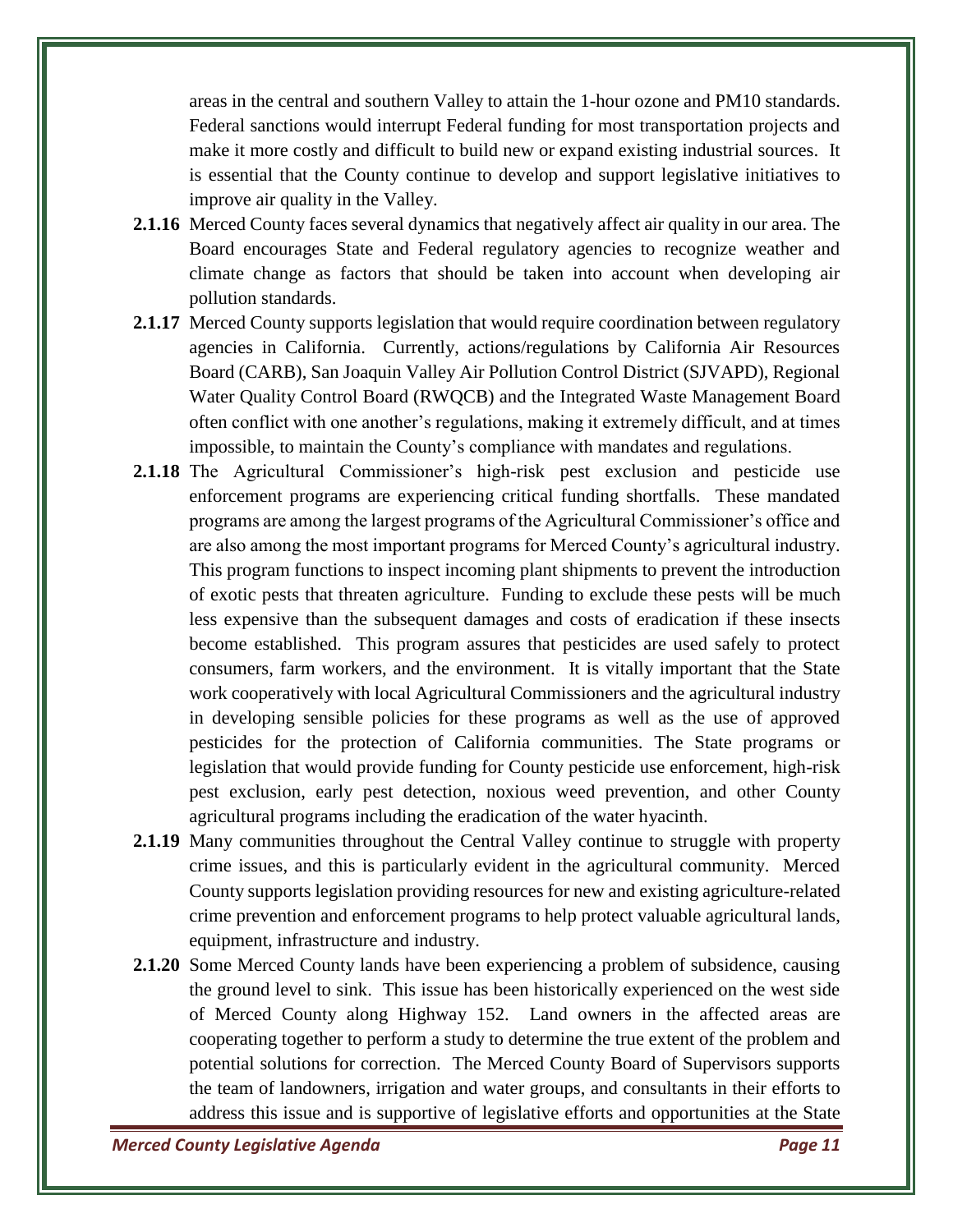level to help address subsidence issues in a manner that benefits Merced County without placing undue burden on the farming community.

- **2.1.21** Many areas in Merced County can be considered "walking communities" and County leadership therefore supports funding for improved pedestrian infrastructure. There are areas in the County that would benefit from improved pedestrian traffic, such as the intersection of Plainsburg Road and Highway 140 as well as the bike path through Dos Palos that serves students and other walking traffic. Funding to help mitigate and improve these potentially dangerous areas is essential.
- **2.1.22** Merced County supports the expansion of broadband/high speed internet in order to drive economic development and job opportunities, support county service delivery, and improve health, education and public safety outcomes for residents. Widespread access and adoption are important equity elements and should be supported in State and Federal legislative or regulatory proposals. This entails the following:
	- Establishing and maintaining reliable service in unserved or underserved communities;
	- Promoting digital literacy education;
	- Making broadband service affordable;
	- Maximizing existing and new infrastructure resources; and
	- Providing adequate and accessible funding.
- **2.1.23** Access to broadband/high speed internet is becoming an increasingly important resource for members of the community. Merced County supports any assistance in expanding broadband/high speed internet to public libraries and disadvantaged communities that may not otherwise have access. The County also supports the inclusion of broadband/high speed internet access in community rehabilitation efforts.
- **2.1.24** Merced County supports efforts to streamline the California Environmental Quality Act process without compromising the intended benefits of CEQA review. Supportable options would include allowing CEQA review to satisfy National Environmental Policy Act regulations.
- **2.1.25** Prior law required that the California Renewables Portfolio Standards (RPS) Program, which is codified in the Public Utilities Act, increase the amount of electricity generated per year from eligible renewable energy resources to 33 percent or greater of the total electricity sold to retail customers. Legislation chaptered in 2015 increases that threshold to 50 percent or greater by December 31, 2030. The County supports diversifying California's renewables portfolio to save cost for ratepayers, provide greater system reliability, and meet the State's more stringent renewable power threshold.
- **2.1.26** In recent years, local government has taken strides to meet State recycling and waste diversion goals. Under the Integrated Waste Management Act of 1989, cities and counties were required to divert 50 percent of all solid waste out of landfills by January 1, 2000 through source reduction, recycling, and composting activities. AB 341 (Chapter 476, Statutes of 2011) also established a statewide goal that no less than 75 percent of solid waste generated be source reduced, recycled, or composted. While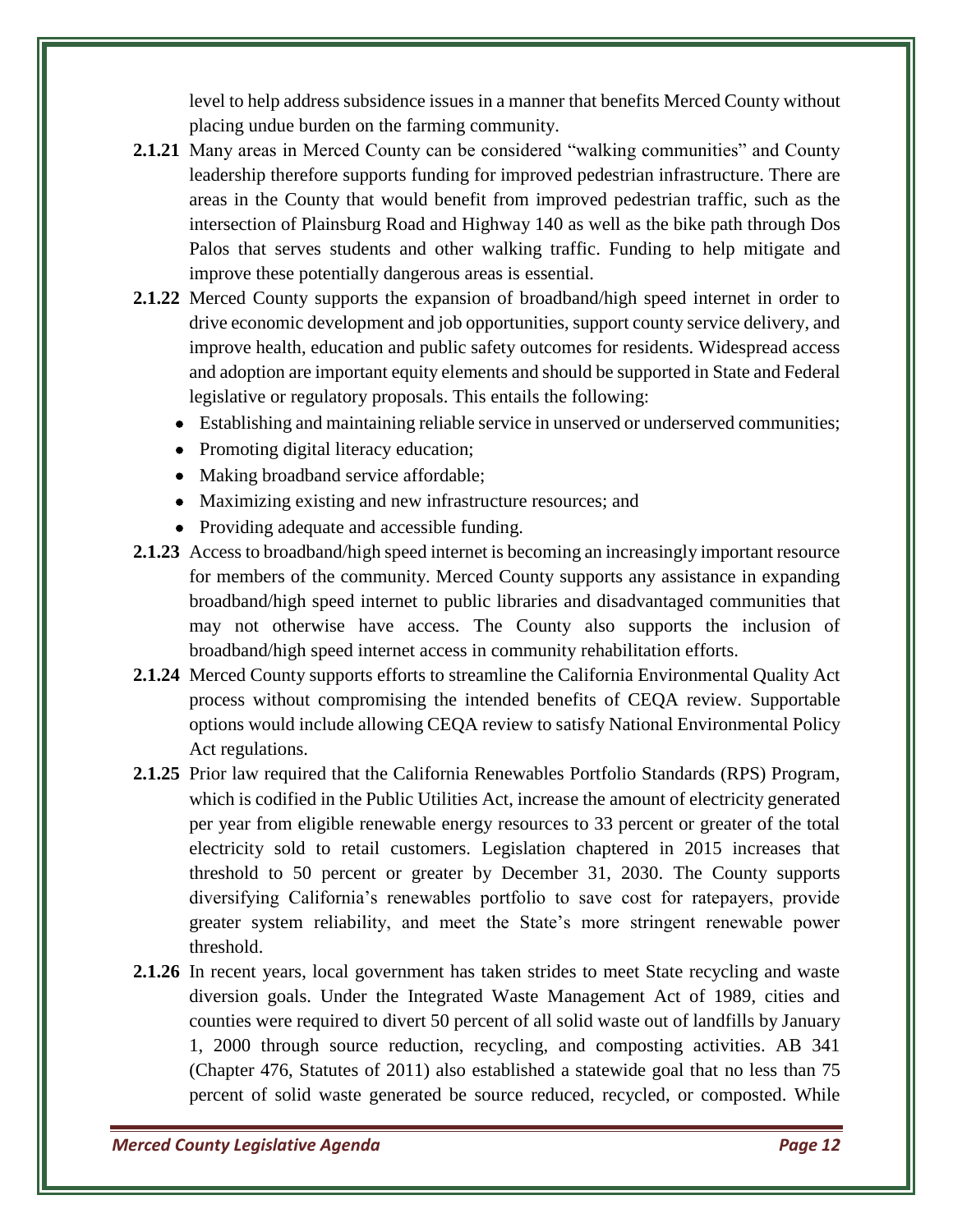California has had success in achieving these goals and is making progress toward meeting future benchmarks, recent changes in China's trade import policies have disrupted California's recycling industry by restricting foreign imports of recyclable materials and requiring reduced contamination levels in recycling streams. Collectively referred to as "National Sword," these changes will ultimately close off Chinese and Asian markets to California's scrap imports. These markets have traditionally served as the cornerstone of California's recycling system. These market disruptions have already impacted local government's ability to meet state-mandated recycling goals. In addition to State regulations imposing new organic waste goals, local government waste management operations are facing significant challenges in the years to come. The Board of Supervisors supports the creation of a statewide commission to address these challenges to our recycling markets. This commission should include local government representatives.

- **2.1.27** The reintroduction of nutria in the Central Valley continues to be a major concern for the State as well as local governments and farmers. Once eradicated from the Valley, nutria are large, semi-aquatic rodents that are highly invasive and reproduce quickly. They are known for commonly burrowing into levees, damaging agricultural crops, destroying wetlands and contributing to flood risk. Merced County supports continued funding and efforts to once again eradicate this non-native species.
- **2.1.28** Since its inception in 2000, the Yosemite Area Regional Transportation System (YARTS) has proven to be a reliable alternative to driving for many tourists and outdoor enthusiasts. The system provides comfortable, economical and convenient travel to the increasingly-congested Yosemite area while cutting down on passenger vehicle emissions. The Board of Supervisors supports YARTS and its efforts to modernize its fleet of buses and associated infrastructure through grant funding and other programs.
- **2.1.29** Senate Bill 1383 (Lara) aims to reduce emissions of "short-lived climate pollutants" by requiring, in part, that local jurisdictions implement mandatory organic waste collection and recycling to divert organic waste from landfills. Due to the scope and breadth of this legislation, Merced County supports funding to help carry out its provisions as well as future bills that could assist with the local implantation process.

#### **2.2 Community Development**

- **2.2.1** The governing body of the County of Merced remains committed to preserving areas of the County with historical and/or aesthetic value. The Board supports the pursuit of any available State or Federal grant funding that could be used toward restoring, preserving and maintaining such sites. This includes the creation or maintenance of parks and open recreational areas.
- **2.2.2** Deferred maintenance coupled with ADA requirements and unserviceable HVAC units have created a significant service backlog for several of Merced County's Veterans and Community Halls. While the Board of Supervisors has recently dedicated funding to service these heavily-used facilities, outside funding is necessary to properly repair and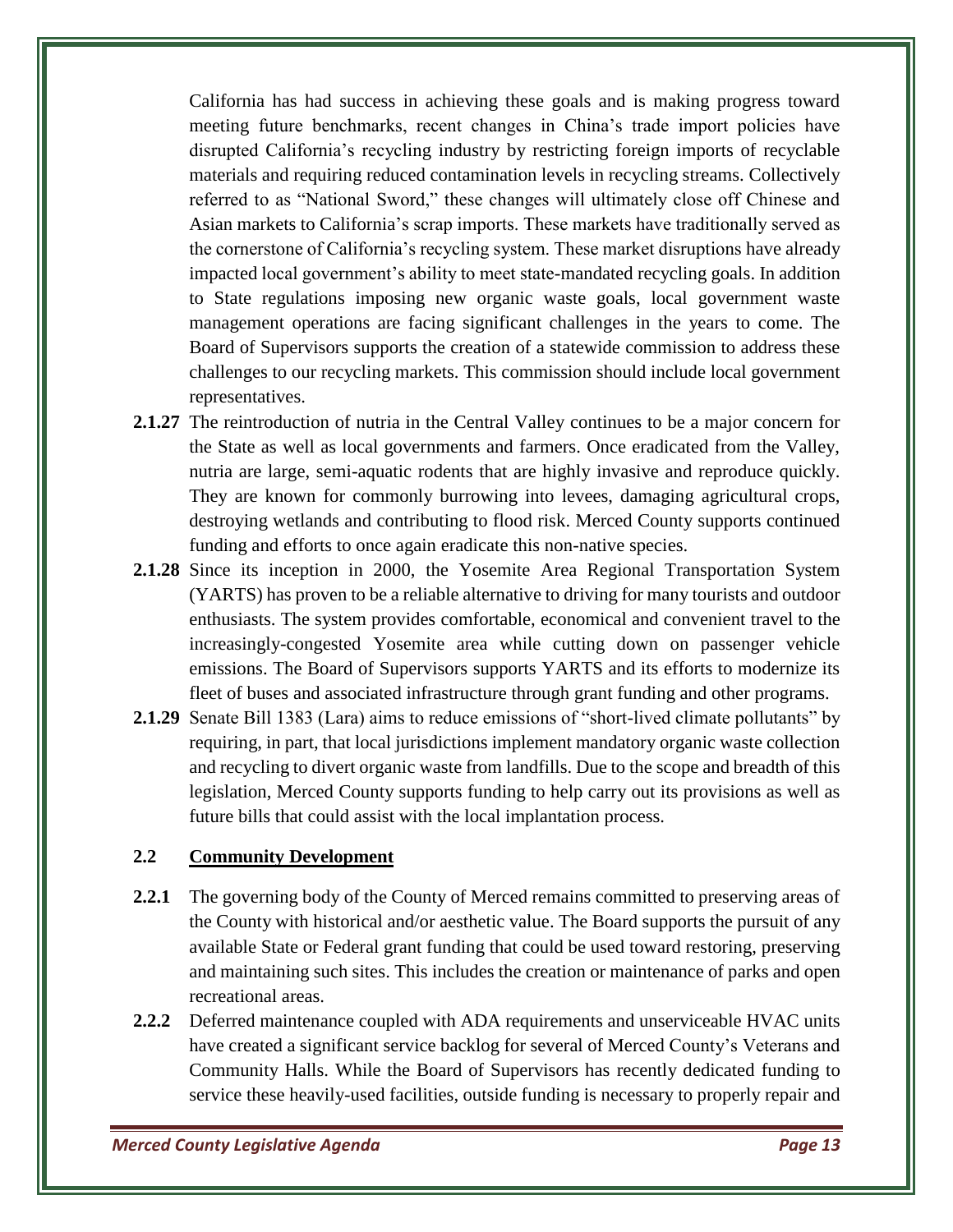maintain these buildings. The County supports any consideration of State and Federal resource allocations for this purpose.

- **2.2.3** Over the years, the Merced County Courthouse Museum has slowly deteriorated and now requires several improvements in order to maintain its structural integrity. Because of its historical nature, the County is looking at long-term sustainability planning to prevent further deterioration of the building. The professional cost estimate for this scope of work is \$3.29 million in order to preserve the Courthouse Museum's shell (exterior only) and prevent further decay. The Merced County Board of Supervisors has already set aside \$1 million to be used as match funding for grants or donations. The County is also working with community groups in an attempt to identify additional funding opportunities. Originally constructed in 1875, the Courthouse Museum was added to the National Registrar of Historic Places 100 years later in 1975. The Board of Supervisors supports State and Federal funding opportunities for the preservation and maintenance of historically significant buildings.
- **2.2.4** Merced County leaders support continuing the Neighborhood Stabilization Program, particularly in low-income areas that suffered through the economic decline and housing market collapse. NSP3 has already shown its worth in areas such as Winton, and maintained support of the program at the State and Federal levels will continue help rehabilitate these distressed regions. Furthermore, expanding the County's target area would bring more stability to the region while helping the Department of Housing and Community Development meet its expenditure goal.
- **2.2.5** The Board of Supervisors supports programs and legislation designed to reasonably assist senior citizens and disabled individuals, such as the State's Senior Citizens and Disabled Citizens Property Tax Postponement program. The County supports programs that continue the mechanism of funding being passed down to counties to help cover the unpaid taxes while liens are placed on the subject properties so that when they are eventually sold or transferred, the State controller recovers the cost of the "loans" along with some interest.
- **2.2.6** Merced County opposes legislation that impedes its ability to limit camping in public buildings, structures, parks or other areas. The Board is sympathetic to the needs of the homeless population, and wants to continue to ensure that they have access to proper services. Allowing camping in public areas would interfere with County business and could pose safety hazards to all parties involved. The Board supports long-term, ongoing solutions and funding options to help alleviate homelessness.
- **2.2.7** Merced County supports amending the definition of a small business by increasing aggregate gross receipts in order to allow more local companies to qualify for services under the State's "GoBiz" program, such as permit assistance, small business assistance and international trade development.
- **2.2.8** Autonomous vehicle technology is a rapidly-evolving industry, and Merced County has become a focal point for vehicle testing and development. The Board of Supervisors supports legislation that expands opportunities for companies to safely test and evaluate autonomous vehicles on public roadways within the confines of State law.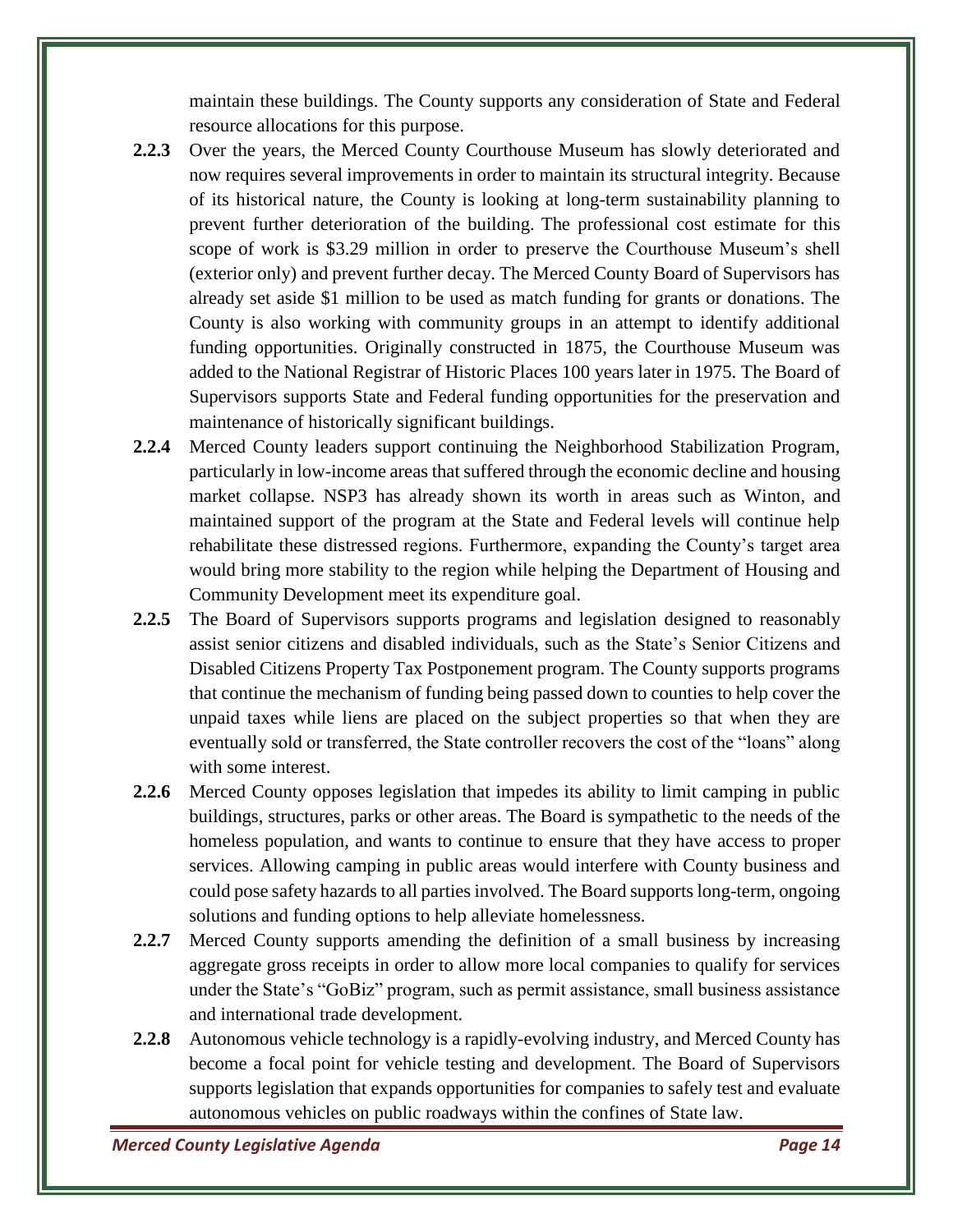**2.2.9** The University of California, Merced and Merced County have partnered in several areas to bring economic development and socioeconomic improvements to the region. The Board of Supervisors supports opportunities for UC Merced to achieve funding and expand available programs as it works to accommodate a growing student body.

#### **2.3 Public Safety**

- **2.3.1** The legal definition of a peace officer provides critical distinctions in how various divisions of law enforcement interact as well as how they are designated and managed. The Board is supportive of maintaining the current definition of a peace officer as outlined in the State Penal Code and preserving the current rules and regulations associated with that classification. The Board supports keeping the designation of a peace officer specific to law enforcement representatives whose primary duties involve public protection, enforcement of laws and arresting individuals who break those laws.
- **2.3.2** In 2009, the State discontinued utilizing general fund dollars to support probation programs such as the Juvenile Justice Crime Prevention Act and the Juvenile Probation Camp funding. Instead of general fund dollars, the State funded the programs with Vehicle License Fees. The budgets of the County Sheriff and Probation Departments, as well as the District Attorney's Office, would be heavily impacted without this funding, which would most likely result in a reduction in staffing and equipment. The County supports legislation to create a constitutional amendment to ensure adequate public safety funding.
- **2.3.3** The Board of Supervisors supports Federal and/or State funding that could aid in the streamlining of services for probation clients, including the creation of a one-stop justice center campus to include pre-trial, intake, adult services, and treatment options.
- **2.3.4** Fire Departments have experienced increasing requirements for State mandated training at increasing costs. Many local Fire Departments depend on Paid Call Firefighters (PCF), many of whom are leaving departments due to the increased requirements and the overall strain on staffing and resources. Merced County recognizes the significant public safety issues related to adequate staffing and training of Fire Department personnel, and supports efforts and/or legislation that would provide Fire Departments with the necessary resources to meet training and staffing requirements.
- **2.3.5** The Board is supportive of any State or Federal funding and legislation to support staffing, facilities and equipment for local fire departments. The Board is also open to funding mechanisms that could assist in the repair or reconstruction of current fire facilities, such as the USDA's Community Facilities Direct Loan and Grant Program. Merced County has 20 fire stations. The newest one was built in 2006, while others were built in the 1950s and 1960s. Some of the older stations have become antiquated and are no longer energy efficient, ADA compliant or able to support more than 1.0 staffing and proper services. The older apparatus bays also do not accommodate modern equipment.
- **2.3.6** During the Final Budget Hearings in August 2015, the Board of Supervisors approved a plan to pursue grant funding through Senate Bill 863 to renovate and expand the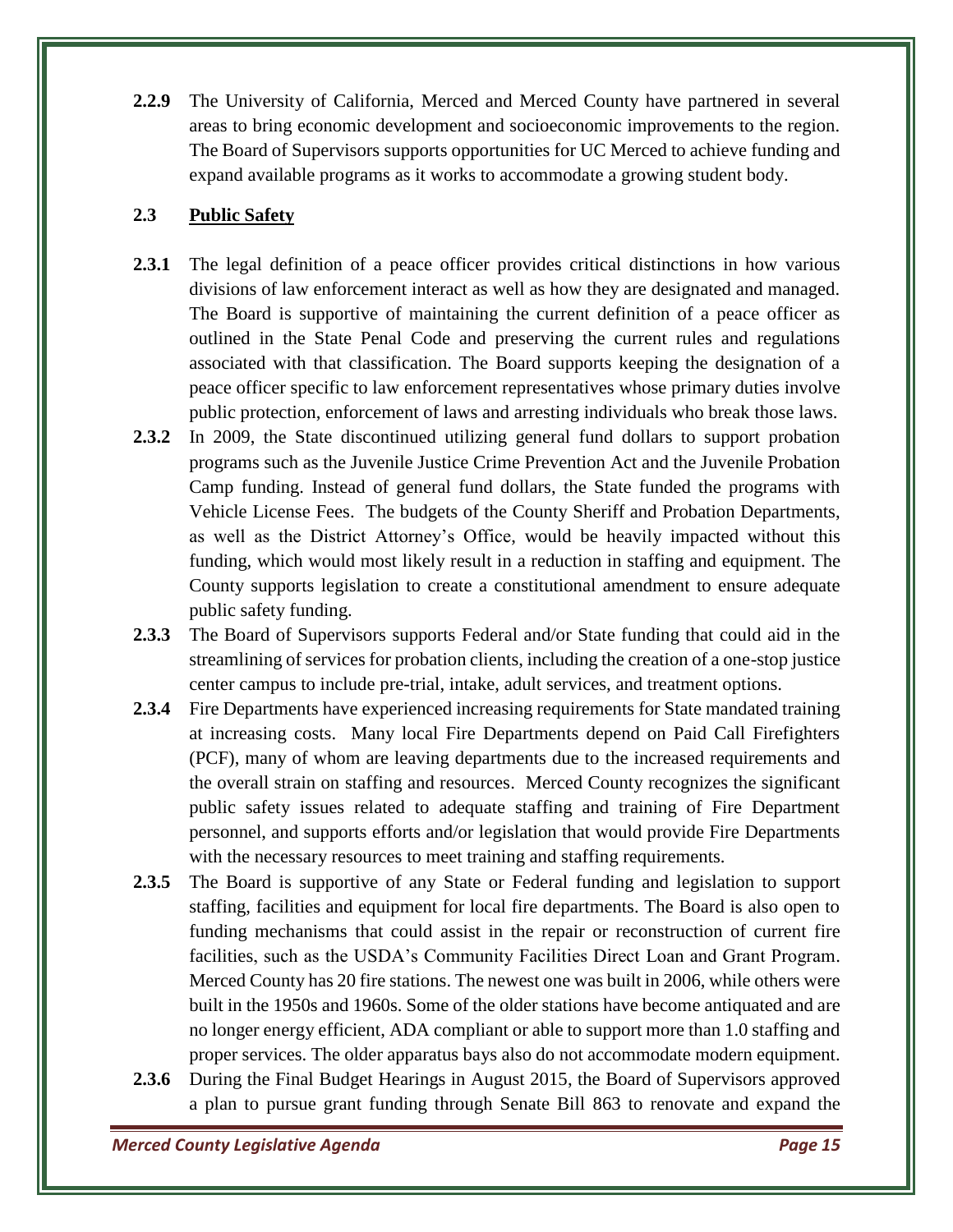existing jail facility along Sandy Mush Road that would improve safety and enhance services. With support from the Board of Supervisors, the Sheriff's Department pursued this grant funding to restructure the John Latorraca Correctional Center. In November 2015, the County was informed that it had been selected to receive jail reconstruction funding for its requested amount of \$40 million. There is a local match requirement of \$4 million, which the County already has set aside in the budget. There is also approximately \$1 million in in-kind match, bringing the total project budget to approximately \$45 million. This funding will help address security and infrastructure concerns at the JLCC while improving the capacity to house programs that reduce recidivism. The plan also includes mental health and health treatment facilities in an effort to better address inmate needs and help reduce the number of re-offenses upon release. However, due to delays at the State level, the estimated cost of the project has risen to approximately \$68 million, leaving Merced County to cover the difference. Merced County would support any efforts from the State to identify methods to cover this cost escalation. Additional funding is needed for a second phase of the JLCC project that will consolidate the Main Jail facilities into the JLCC. Administrative offices will also need to be relocated as part of the project. Merced County supports legislation that allocates funding to more efficiently house and rehabilitate local inmates. County leadership supports efforts to increase capacity, implement evidence-based practices, and effectively utilize technology, including the use of video trials which could require a legislative remedy to the constitutionally-protected right to appear before a judge.

- **2.3.7** The Merced County Board of Supervisors supports State and Federal legislation/programs designed to help fund community-oriented public safety efforts, such as the Federal COPS program.
- **2.3.8** Reliable communications technology is a cornerstone of any public safety agency. The Board supports funding opportunities for communications upgrades and other equipment that promote the safety of our first responders.
- **2.3.9** With a severe overpopulation of stray cats and dogs, the County is supportive of programs/legislation that offers funding for local spay/neuter programs.
- **2.3.10** The Board supports State and Federal funding stream proposals to assist indigent defense systems – a constitutionally mandated service.
- **2.3.11** The introduction of drones for private, commercial and recreational use has created safety hazards for law enforcement agencies engaged in firefighting, mediflight services or other aerial emergency functions. The Board supports reasonable regulations that allow this recreational activity to continue while protecting the safety of law enforcement agencies, commercial enterprises, and the privacy of private property owners.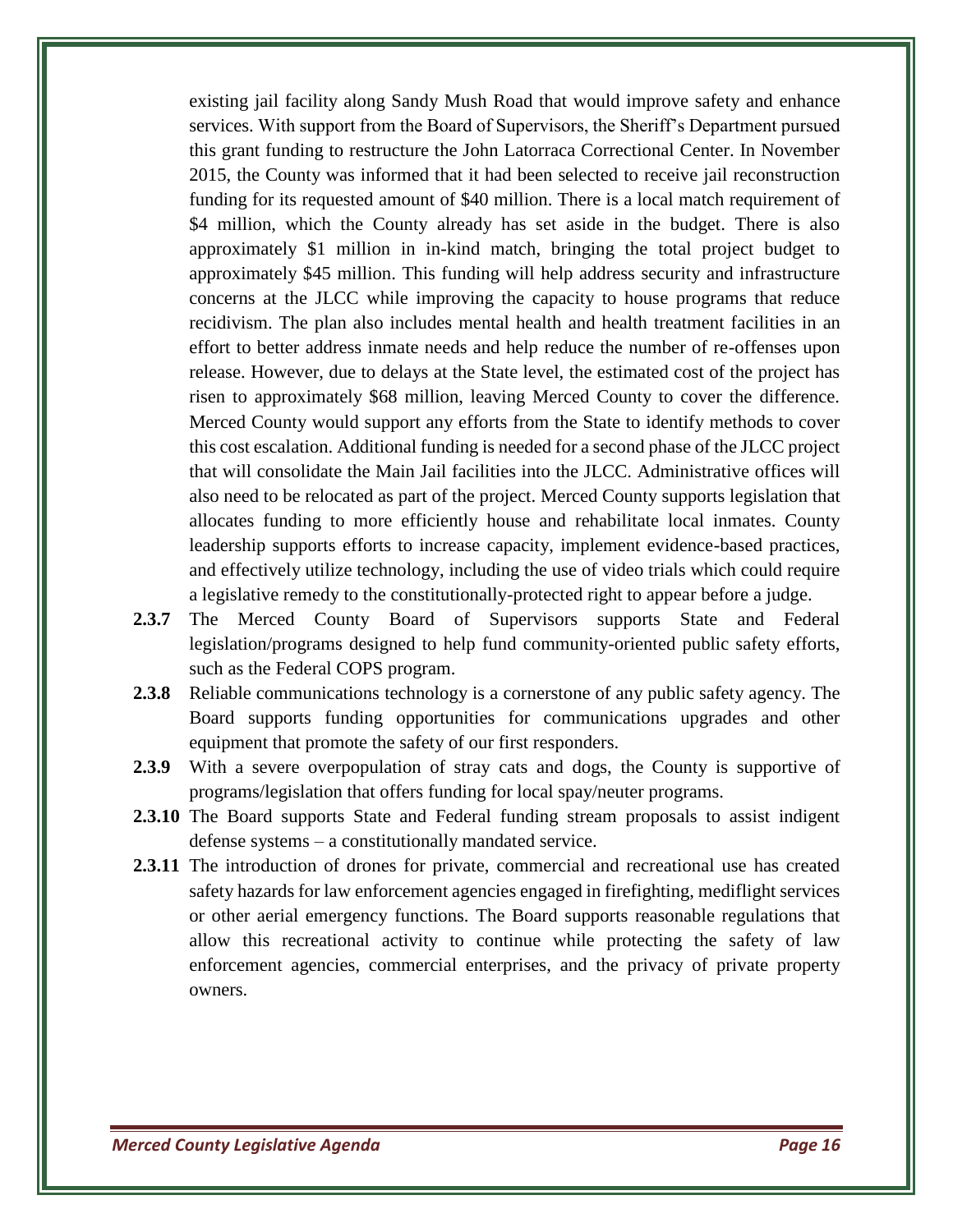#### **2.4 Health and Human Services**

- **2.4.1** The Merced County Workforce Development Board (MCWIB) is strategically designed to address major workforce issues and build a community based on civic leaders, business investment in human capital, a strong and diverse economy, an effective and articulated education system and clearly defined and accessible career pathways to prepare a ready, willing and able workforce. The Workforce Development Boards provide oversight of local America's Job Center of California facilities which in turn provide access to businesses and job-seekers to provide employment opportunities. Services are funded primarily through the Workforce Innovation and Opportunity Act (WIOA). The County of Merced:
	- Supports additional funding to continue providing employer services including recruitment and screening, posting of job openings, receiving and forwarding applicant resumes, prescreening and referral of qualified job seekers, tax credit information, labor market information, labor law compliance information, and lastly additional resources on issues that affect employers including rapid responses and layoff aversion assistance.
	- Supports additional funding to maintain and enhance a skilled workforce through access to internet job search, fax services, skill building workshops focused on creating effective resumes, cover letters and applications.
	- Supports continued WIOA funding to make it possible for County residents (adults and youth) to obtain career assessments, degrees, and other certificates and support services that are demand-driven, industry-recognized, and a passport to the new economy.
	- Supports expanding the types of services that Federal funding can be used for at the local level, including supportive and other necessary activities. The County also supports the application of other Federal, State, local and private funds toward the minimum percentage workforce development boards are required to spend on federally-identified training programs.
- **2.4.2** Families and communities are increasingly challenged to provide Merced County children with the support they need most in order to develop optimally. Factors such as the struggling economy, persistent unemployment, budgetary constraints, and others, all challenge efforts to prioritize care for our children. A Children's Bill of Rights has been adopted by individuals and groups from throughout Merced County including the Board of Supervisors, which identifies the factors that children need in their lives most in order to grow up best. It is a statement of aspirations for all children—from birth through young adulthood—that explicitly proclaims the priority that Merced County places on caring for its children and youth. The County supports efforts that prioritize care and heighten awareness of the essential need for an enduring commitment to the children of Merced County.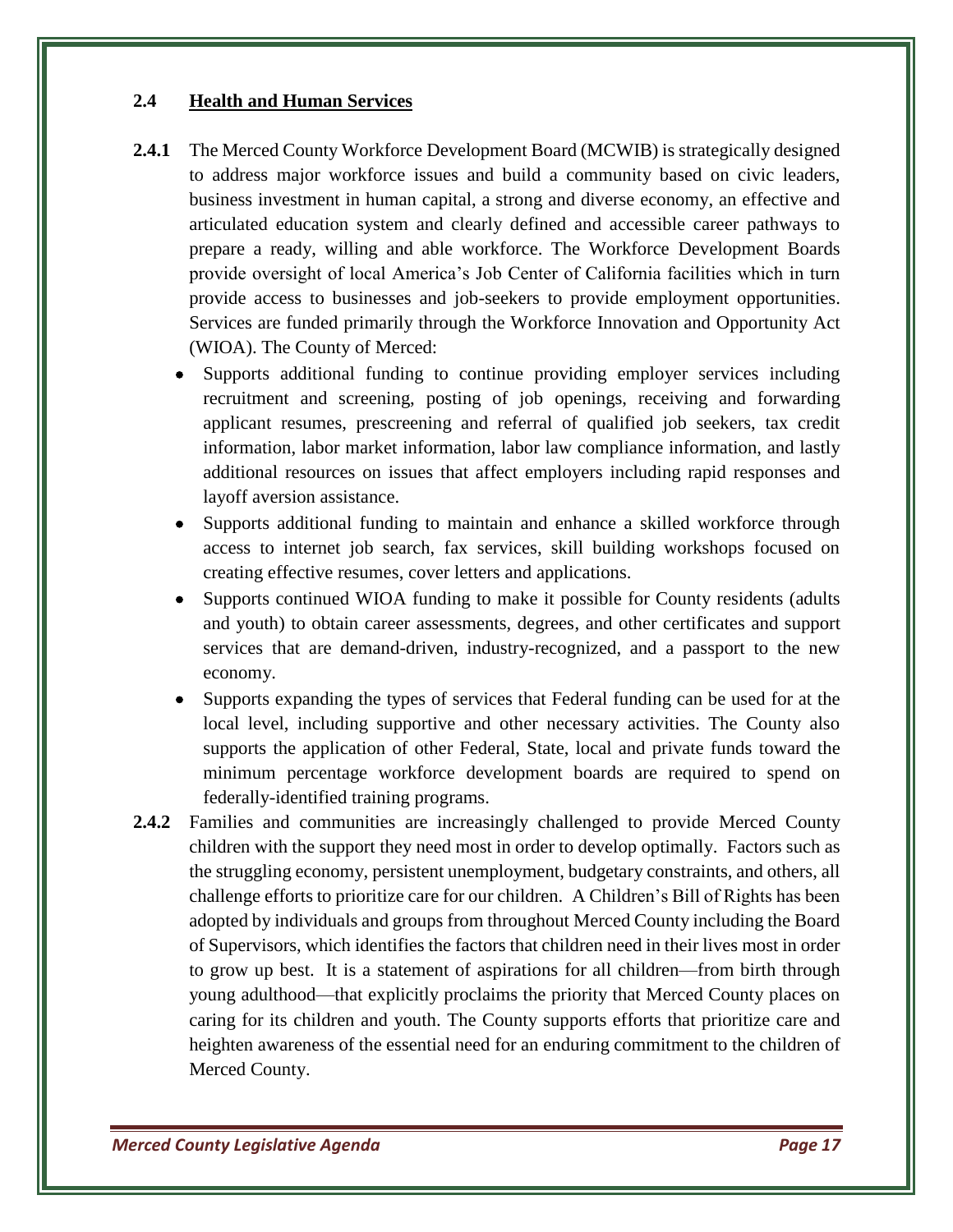- **2.4.3** As health care coverage expands, it is imperative that the State protect existing health and human services funding to Counties for the continuation of mandated programs and services in place, infrastructure, staffing, and resources related to increased casework and additional mandates or requirements on local agencies aimed at protecting the environment and promoting healthy and safe communities. In addition, Merced County supports health care reform policies that strengthen reimbursements for Emergency Medical Services.
- **2.4.4** The County also continues to support the expanded Medi-Cal eligibility to include children who were formerly in foster care, up until age 26, as well as individuals awaiting adjudication in county juvenile detention facilities if they were eligible to receive Medi-Cal benefits at the time of admission to a juvenile detention facility.
- **2.4.5** Many of our Merced County students fall below State averages in academic performance, underscoring the *achievement gap* for many in our county. Children from diverse, low-income families are particularly impacted. Children's "readiness" to succeed in school is directly related to their participation in quality preschool and child care. Research has demonstrated that children accessing quality preschool and child care services do better in school and in life, and the benefits are greatest among economically disadvantaged children. Investing in quality preschool and child care makes economic sense because cost-benefit analyses show it generates savings in every dollar spent, particularly on welfare, education and criminal justice. A chronic and widespread shortage of quality preschool and child care exists in Merced County, and the County supports efforts to improve quality preschool and child care access for its families so children have the greatest opportunity to develop optimally and succeed in school and beyond.
- **2.4.6** Merced County opposes proposals from the Centers for Medicare and Medicaid Services (CMS), Congress or the Legislature to deny, reduce, cap or eliminate MAA/TCM reimbursement or make any adjustments which increase the administrative burden on counties. The County also opposes any legislative proposals that would reduce State or Federal funding streams and create cost shifts to local health departments.
- **2.4.7** Merced County will maximize opportunities to access available funding through the California Department of Health Care Services' various waivers with the Centers for Medicare and Medicaid Services (CMS) that increase Federal Financial Participation (FFP) opportunities, decrease reliance on County General Fund, and protect and stabilize local safety net services.
- **2.4.8** Merced County supports legislation that enhances the County's ability to provide health care services through local hospitals and clinics; provide outreach and education regarding public health concerns, prevention and wellness practices; improve community health outcomes and health literacy among at-risk populations; and support adequate funding for core local public health services, infrastructure, and laboratories. This could include incentives, such as loan repayment or scholarship options for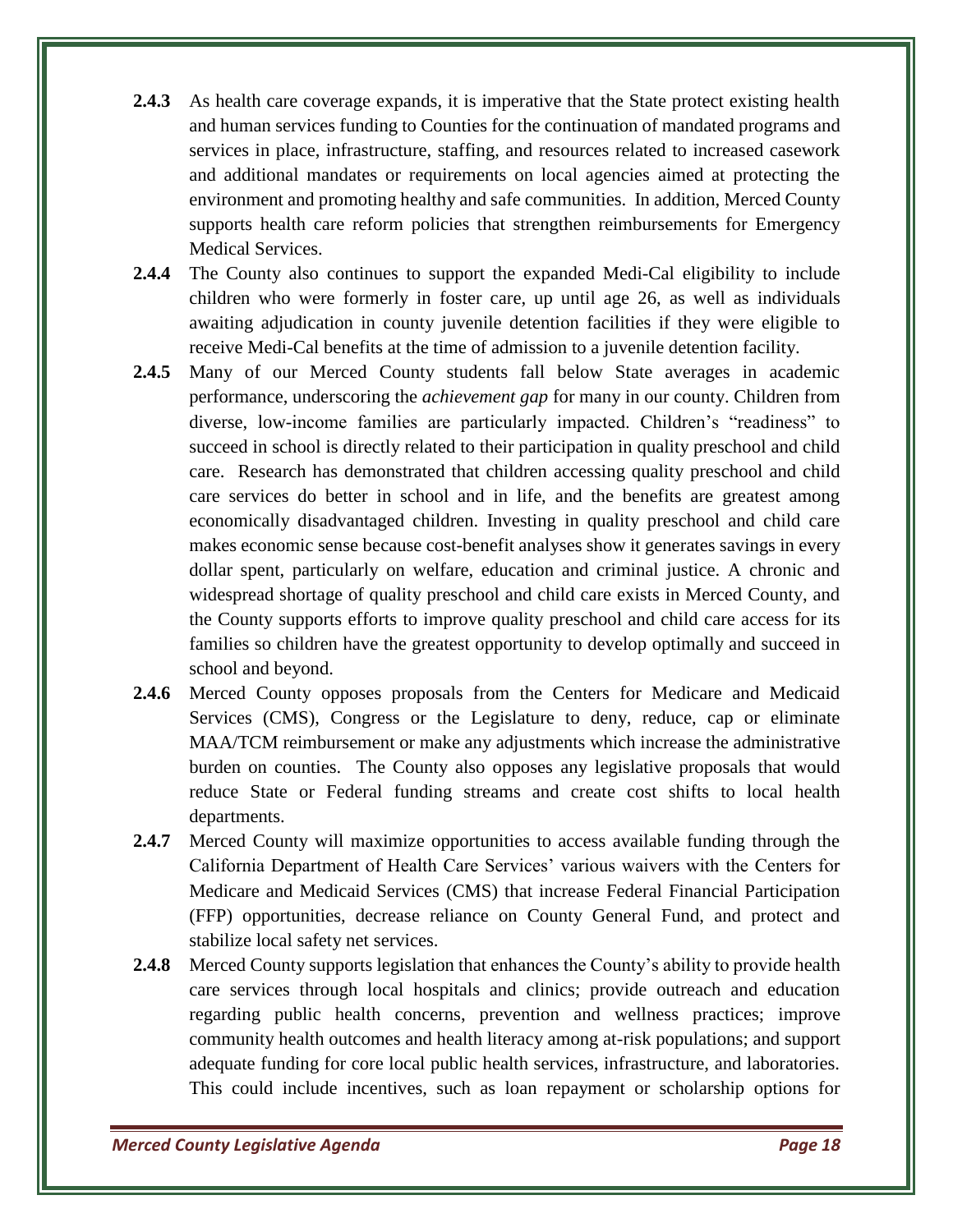practitioners to dedicate time to serving rural/suburban areas and/or public health agencies in those areas.

- **2.4.9** The County supports legislation that would additionally require the State Department of Health Care Services to develop processes to allow counties and the Division of Juvenile Facilities within the Department of Corrections and Rehabilitation to receive any available Federal financial participation for acute inpatient hospital services and inpatient psychiatric services provided to juvenile inmates, as defined and as applicable, who are admitted as inpatients in a medical institution. These provisions would be implemented only to the extent that the Division of Juvenile Facilities and counties elect to voluntarily provide the non-federal share of expenditures for acute inpatient hospital services and inpatient psychiatric services, and would require that the Federal financial participation associated with services provided pursuant to these processes be paid to the participating counties or the Department of Corrections and Rehabilitation, as applicable. Additionally, the County supports the development and implementation of mechanisms that allow for the billing of eligible health services outside county facilities, for both adult and juvenile populations.
- **2.4.10** The County supports legislation that would expand coverage requirements for certain health care service plan contracts and health insurance policies to include the diagnosis and treatment of a mental illness or substance abuse in persons of any age.
- **2.4.11** In response to significant funding reductions in the area of Alcohol and Other Drug (AOD) Services and in an attempt to alleviate compliance issues resulting from restrictive funding paths for AOD and mental health services, the County feels there is a need for and supports legislation that would blend mental health and AOD services in the treatment of individuals seeking services from a mental health department. Merced County needs and supports legislation that aligns the State of California's work requirements with Federal legislation. Currently, participants who meet the Federal but not the State requirements are captured into a State data system that is designed to capture data that is used to pass financial penalties to Counties. In this current economic climate which severely limits clients in their ability to find full-time employment, the Federal legislation is less restrictive and will allow Counties to include more individuals in meeting work participation requirements.
- **2.4.12** Merced County supports legislation that would lower the annual interest rate for delinquent child support cases. California currently charges 10 percent annually on delinquent child support cases. This percentage is one of the highest in the nation and can result in an insurmountable level of debt for many non-custodial parents seeking to correct their account and responsibly support their children. The California Department of Child Support Services estimates that about 80 percent of the arrears debt in California is owed by parents making less than \$15,000 per year. Particularly given the economic climate and income levels of many non-custodial parents in arrears, a lower annual interest rate is needed to assist parents in becoming current in their child support payments.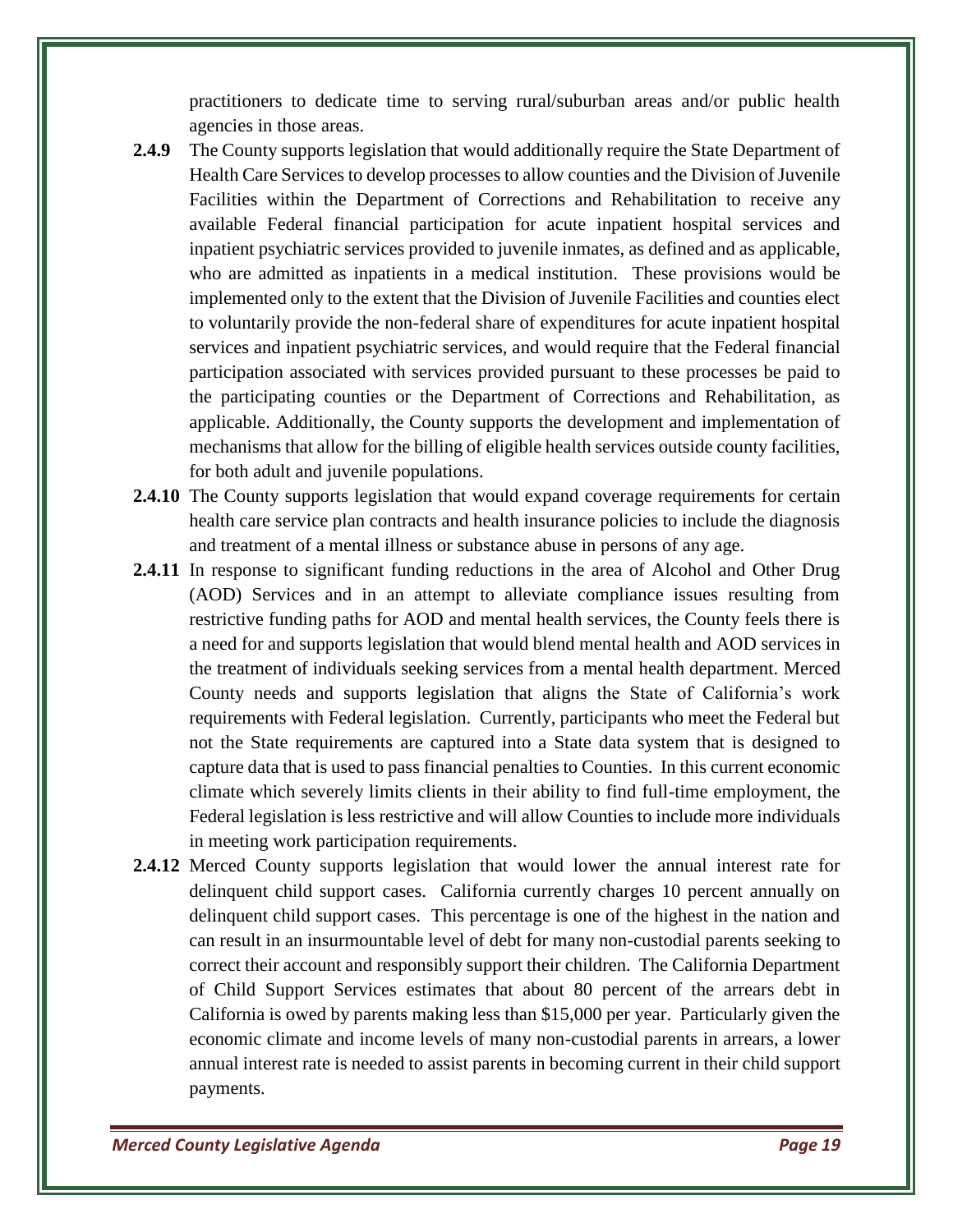- **2.4.13** Merced County supports legislative, administrative and/or budgetary efforts to better fund the child support services program. Related to child support, the Board also supports efforts to ease operational burdens and provide better access to services, such as universal applications and technological solutions. And due to the uniqueness of individual customer needs based upon their geographic and economic circumstances, the Board supports expanded local operating control for child support agencies.
- **2.4.14** Merced County has more than 9,000 veterans living within its boundaries. These men and women have made numerous sacrifices in defense of our nation and our community. Merced County deeply appreciates the sacrifice and dedication of our nation's veterans and is committed to assisting them. Many of our veterans are in need of specialized services offered by the State through counties, like mental health and alcohol and drug treatment services. The County supports efforts to expand services offered to veterans in our community and specifically supports efforts by the California Department of Veterans Affairs to secure additional funding for local, specialized, community-based non-profit organizations to offer additional services and successfully augment and refine resources available for services in our community. The Board similarly supports efforts on a Federal level to help fund local veterans' services.
- **2.4.15** Significant transient populations exist throughout Merced County and the Board of Supervisors supports funding for transitional housing and other supportive services aimed at bringing stability to the lives of individuals and families experiencing difficult circumstances.
- **2.4.16** Merced County supports legislation and programs that aim to assist private-sector businesses and local governments in reaching compliance with the American with Disabilities Act.
- **2.4.17** The escalating share of county costs with IHSS is a concern across the state, and the Board of Supervisors supports proposals that caps the County's share of costs at a manageable level and mitigates the impacts of costs being shifted to counties.
- **2.4.18** Chronic disease prevention and control has become a central focus for public health leaders, but is not funded at the State or local level except through competitive funding processes. Merced County is uniquely poised to build on and expand local and regional efforts such as Building Healthy Communities and the Partnerships to Improve Community Health federal initiative. Public health data and expertise is needed to bring place-based prevention and intervention strategies to all communities in Merced County. Childhood obesity, especially in rural residential centers, is a trending problem and needs to continue to be addressed by local, State and national leadership. High chronic disease rates are a cost to the community in both direct health care costs as well as in loss of productivity and years of potential life loss.
- **2.4.19** Merced County is supportive of efforts to establish funding for a new medical school at the University of California, Merced. Our region is traditionally an underserved area in terms of health care resources. Introducing a medical school to the area would be a major step toward developing our region as one that produces trained physicians and other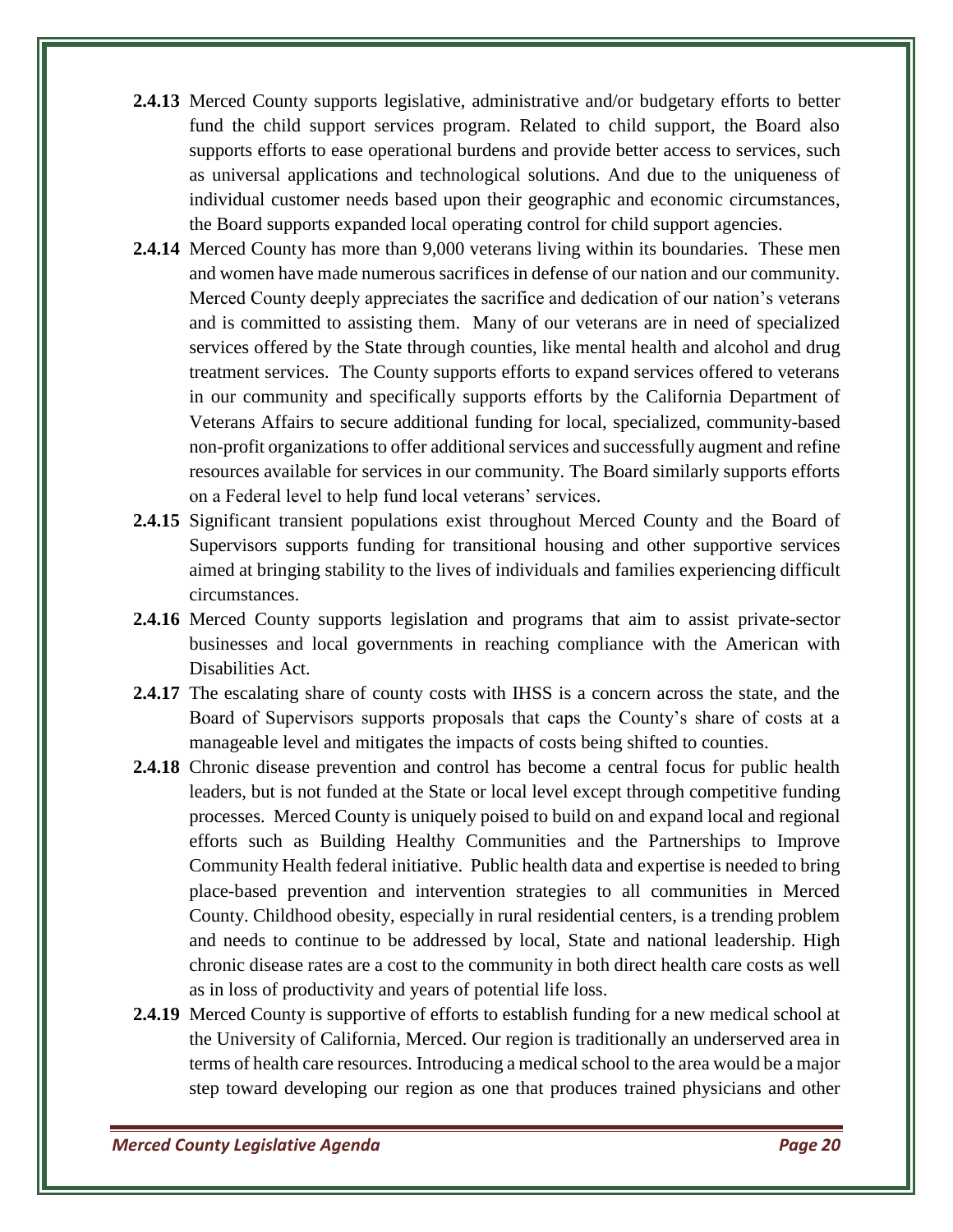medical professionals – occupations that are in high demand statewide, but severely lacking in our immediate area.

- **2.4.20** Chaptered in 2015, AB 403 (Stone) is a comprehensive reform effort to address the physical, mental and emotional needs of youth in foster care while improving their chances to grow up in permanent and supportive homes. Much of this is proposed to be done through training and support for foster families. Consistent with the State's longstanding goal, it also continues to move away from long-standing group home care. Merced County supports cleanup legislation that recognizes the impacts of AB 403 on local health agencies, including Mental Health, and provides additional funding sources to help carry out the parameters of the Stone bill.
- **2.4.21** The County opposes legislation that increases risk of its vulnerable mental health and substance use disorder constituents and community by imposing non-medical reviews of doctor orders or mental health releases without appropriate consult by the department. Such a proposal could sever lines of communication among providers within the community, delay service delivery, and put consumers in harm's way.
- **2.4.22** Healthcare continues to be an evolving service area at both the State and Federal levels as legislators wrestle with options to provide services. While the Affordable Care Act provided health coverage options for many of the County's indigent adults, efforts to repeal have created concern, particularly since the Medical Assistance Program and associated funding have been stripped from California counties. The Board of Supervisors is supportive of evaluating possible options related to indigent health care, such as the County Medical Services Program. The Newsom Administration has discussed the potential for single-payer healthcare system options. Efforts to support such a system should be focused at the State and Federal levels.
- **2.4.23** The County supports efforts to improve services and service coordination to seniors and dependent adults, including provision of additional funding to maintain and enhance Adult and Aging Services programs.
- **2.4.24** The COVID-19 pandemic has taken a significant and tragic toll on the health of our residents locally, nationally and globally. In many ways, the pandemic brought out the best in our community as we collectively pulled together to battle against an invisible, but deadly enemy. This pandemic has also proven that there are many ways for us to improve and be better prepared for any future health crisis through all levels of government. The Merced County Board of Supervisors supports adequate and equitable funding and resources for disease prevention, management, testing and vaccination. The Board also supports more decision-making power at the local level regarding how to best respond to disease outbreaks and their impacts to our health and economy.

#### **2.5 Administrative and Fiscal**

2.5.1 The County supports legislation requiring all taxing entities to contribute proportionate funds toward maintenance of the assessment roll as they are the major beneficiary of the property tax dollar collected. In addition, the County supports efforts to recover any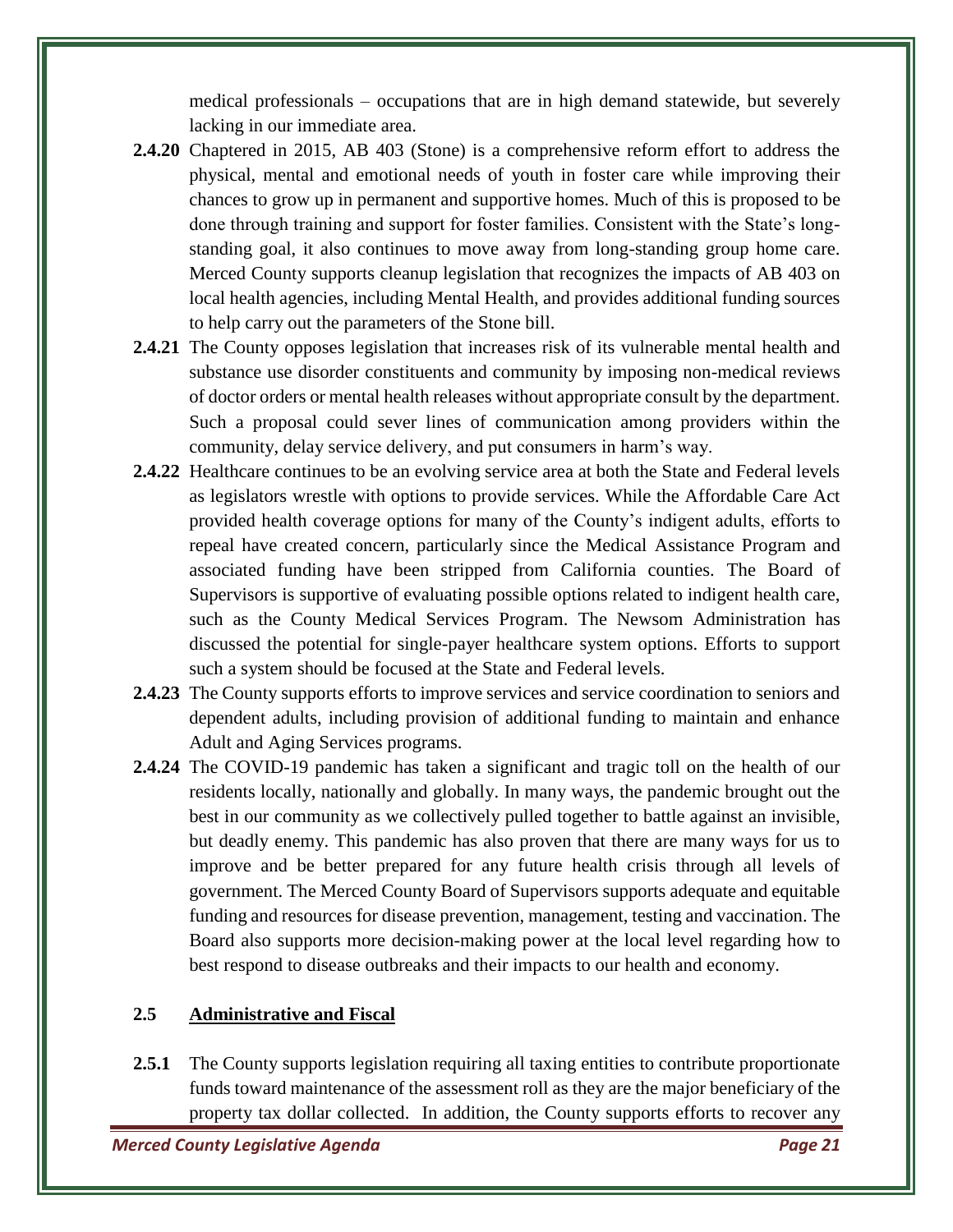administrative costs associated with tax collection activities performed on behalf of the State. Further, the County would support any legislation which provides additional funding to work appeals and maintain values by county assessors.

- **2.5.2** The Merced County Civil Grand Jury is a panel of 19 individual residents that serve for one year for the purpose of investigating various functions and departments of government. Due to the Grand Jury's status as a function of the Court system and its members' status as Officers of the Court, it is the opinion of the Merced County Board of Supervisors that responsibility for funding the operations of the Grand Jury most appropriately rests with the local Judicial system, and supports any efforts to amend the Penal Code to reflect State Administration of the Courts funding for the formation and operation of Grand Juries.
- **2.5.3** Funding sources and streams from the State are in constant peril of being reduced or eliminated when the State budget faces crisis. The County opposes any effort to reduce funding streams or sources to Counties, i.e.; local gas tax funds or the Agricultural Commissioners unclaimed gas tax subvention; and opposes any effort by the State to shift costs or liability to the County from the State.
- **2.5.4** Merced County faces financial challenges to provide services and the required level of funding to operate programs. Many of these services and programs are dependent upon funding from the State of California and the Federal Government. With budget constraints at the State and Federal level, Merced County is concerned with the reduction of funding for county programs in an effort to balance their respective budgets. The County strongly opposes any efforts to reduce State and Federal payments for county programs. We strongly support legislative action to implement provisions of propositions and policies protecting County revenue streams and payment mandates and oppose any efforts to impose any new unfunded mandates on counties.
- **2.5.5** Workers compensation costs continue to rise and Merced County supports legislative efforts which require that prescribed treatment, including maintenance medications, follows the guidelines set forth by the American Medical Association.
- **2.5.6** The County strives to foster a pro-business climate whereby the private sector can create needed jobs and opportunities for Merced County residents, and will support Federal and State legislation that promotes the entrepreneurial spirit to this end, and conversely may oppose legislation that hinders the private sector's ability to positively stimulate our local economy. The County supports State legislation to provide a clear direction for economic development for California, with which the Workforce System could align and create job growth in California.
- **2.5.7** With a growing population and dynamic housing market, a large number of residents are unable to afford housing in our area. Current CDBG grant allocations and requirements do not adequately address the affordable housing needs of the region. The County seeks and supports legislation or an administrative action that would change the grant criteria to allow for additional resources or expand eligibility for affordable housing needs.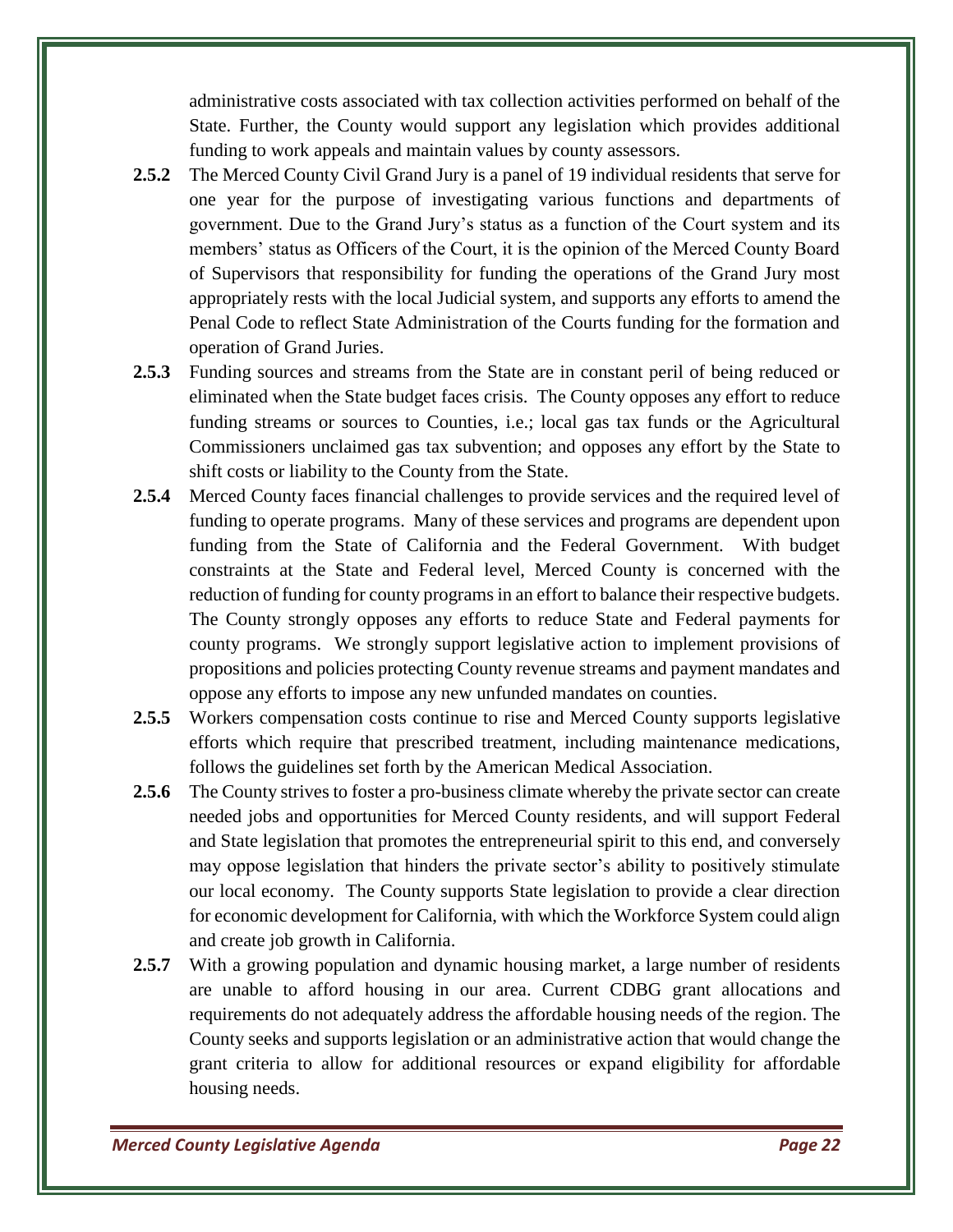- **2.5.8** Libraries are a vital resource for the communities that they serve. The State has continually cut the State public library fund. State funding is vital to the ongoing development of library services and book purchases. The County supports legislation that would prevent budget cuts to the Public Library Foundation (PLF) and Literacy Funding. The County also supports reauthorization of the federal Library Services and Technology Act (LSTA) and Transaction Based Reimbursement (TBR).
- **2.5.9** The County joins in the effort of the American Library Association to oppose legislation that jeopardizes open access to information in any format or the confidentiality of library patron information, including certain provisions of the USA PATRIOT Act and DOPA.
- **2.5.10** The County supports the most beneficial implementation of universal service and library connectivity discount provisions (Telecommunications Act of 1996).
- **2.5.11** Illiteracy among adults can impact their ability to find and keep work, effectively communicate with teachers, doctors and other community members. In 2008, the Merced County Library instituted a literacy program designed to combat adult illiteracy in our community. The County supports additional funding through grants, appropriations and legislation for literacy programs.
- **2.5.12** The Board of Supervisors is opposed to the State using the recently-introduced California Poverty Measure (CPM) as a way to determine how resources are distributed through the Building Forward Library Infrastructure Program. This program is vital for library maintenance, capital projects, broadband expansion, and technology upgrades. Merced County supports a more equitable distribution of these funds by using U.S. Census data to determine high-poverty library status.
- **2.5.13** The State has made efforts to legislate mandatory changes to publicly available recorded documents. Any changes that are mandated by the State to be made to previouslyrecorded documents would present a major cost and administrative burden to County Recorders. Merced County opposes State-mandated changes to recorded and publicly available documents.
- **2.5.14** The Law Library is a free resource for officials and members of the public to access legal research materials. The Law Library is governed by a Board of Law Library Trustees, comprised of local California Superior Court Judges and/or their appointees in the legal field. The Merced County Board of Supervisors supports the concept of an autonomous and free Law Library, and supports any efforts to further achieve consistency and efficiency in administration for the benefit of the local communities. Reliable State funding should also be a priority in keeping this resource available to the public.
- **2.5.15** Current State Law limits the ability of Counties to contract with outside private agencies and companies for certain County services, including facility, safety, and maintenance services, unless the circumstances for the intended contract meet very specific requirements. These requirements limit the County's ability to serve its needs with appropriate fiscal prudence. Additionally, in these difficult economic times, limitations on the County's ability to contract for services severely impedes the ability to explore options for privatization that may make better fiscal sense for efficient service delivery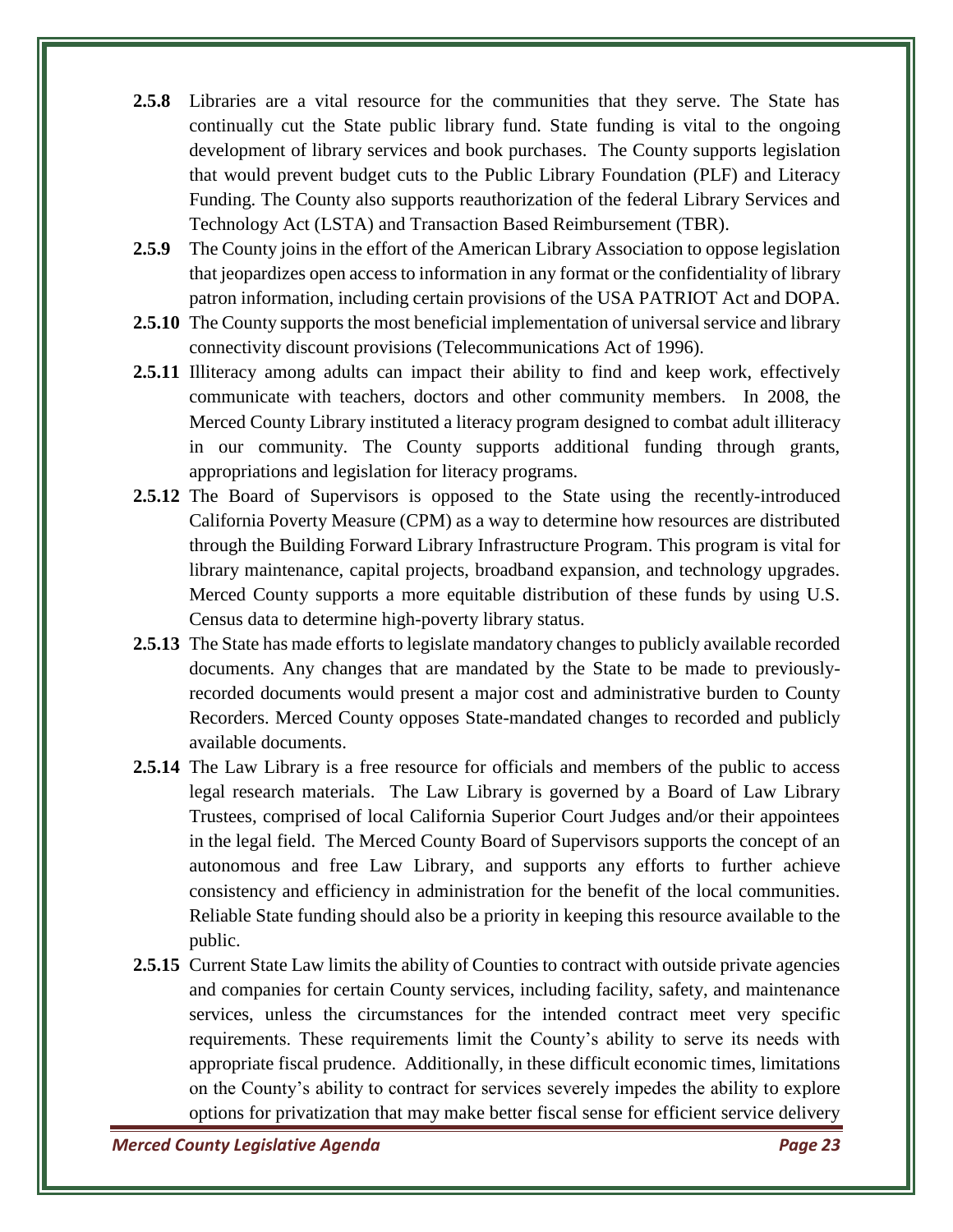and improved government functionality. The Merced County Board of Supervisors supports any efforts to amend applicable State law to allow Counties to exercise a greater degree of control over the ability to contract for services and government functions to more efficiently serve the needs of County departments, employees, and members of the public.

- **2.5.16** Merced County continues to encourage the State to meet its financial obligations regarding the Payment in Lieu of Taxes program. The PILT agreement was designed to offset adverse impacts to county property tax revenues when the State buys a piece of land for wildlife management area. Fish and Wildlife Code Section 1504 stipulates that when income is derived directly from real property acquired and operated by the State as wildlife management area, the Department of Fish and Wildlife shall pay annually to the county in which the property is located an amount equal to the county taxes levied upon the property at the time the title was transferred to the State. The County would like the outstanding PILT paid out and a line-item added to the State budget that would allow for the resumption of these payments on an annual basis. Furthermore, Merced County supports a long-term commitment from Congress to meet Federal PILT obligations to offset losses in tax revenue as a result of tax-exempt Federal lands within the County.
- **2.5.17** Some of Merced County's unincorporated regions fall under "State Responsibility Areas," where the State has the financial responsibility of preventing and suppressing wildfires. To fund these services, a "Fire Prevention Fee" was instituted by the State at a rate of \$152.33 per habitable structure, with a \$35 reduction for each habitable structure that is also within the boundaries of a local fire protection agency. Merced County supports accountability and transparency measures regarding State Responsibility Area Fire Prevention Fees.
- **2.5.18** Local governments often rely on their contracting abilities to deliver various services that are either cost-prohibitive or too specialized to provide in-house. The elimination of this option would increase costs for taxpayers and reduce funding for critical local services. Merced County is opposed to legislation that negatively impacts its ability to provide services and opposes any bill that imposes a de facto prohibition on current processes for contracting with non-profits, licensed experts and community businesses to deliver vital local services.
- **2.5.19** The Board of Supervisors is opposed to legislation that strips local authority over public property or removes public input and local discretion from related processes. Specifically, the Board opposes legislation requiring local governments to lease out public property, cap how much the space can be leased out for, eliminate the ability to negotiate public benefits and eliminate full discretionary review of such proposals.
- **2.5.20** In the interest of streamlining services, the Board of Supervisors supports legislative language that allows for the duties of the Road Commissioner to be performed by the Public Works Director. Consistent with this philosophy, the Board also supports language mandating that any civil engineering functions that are required to be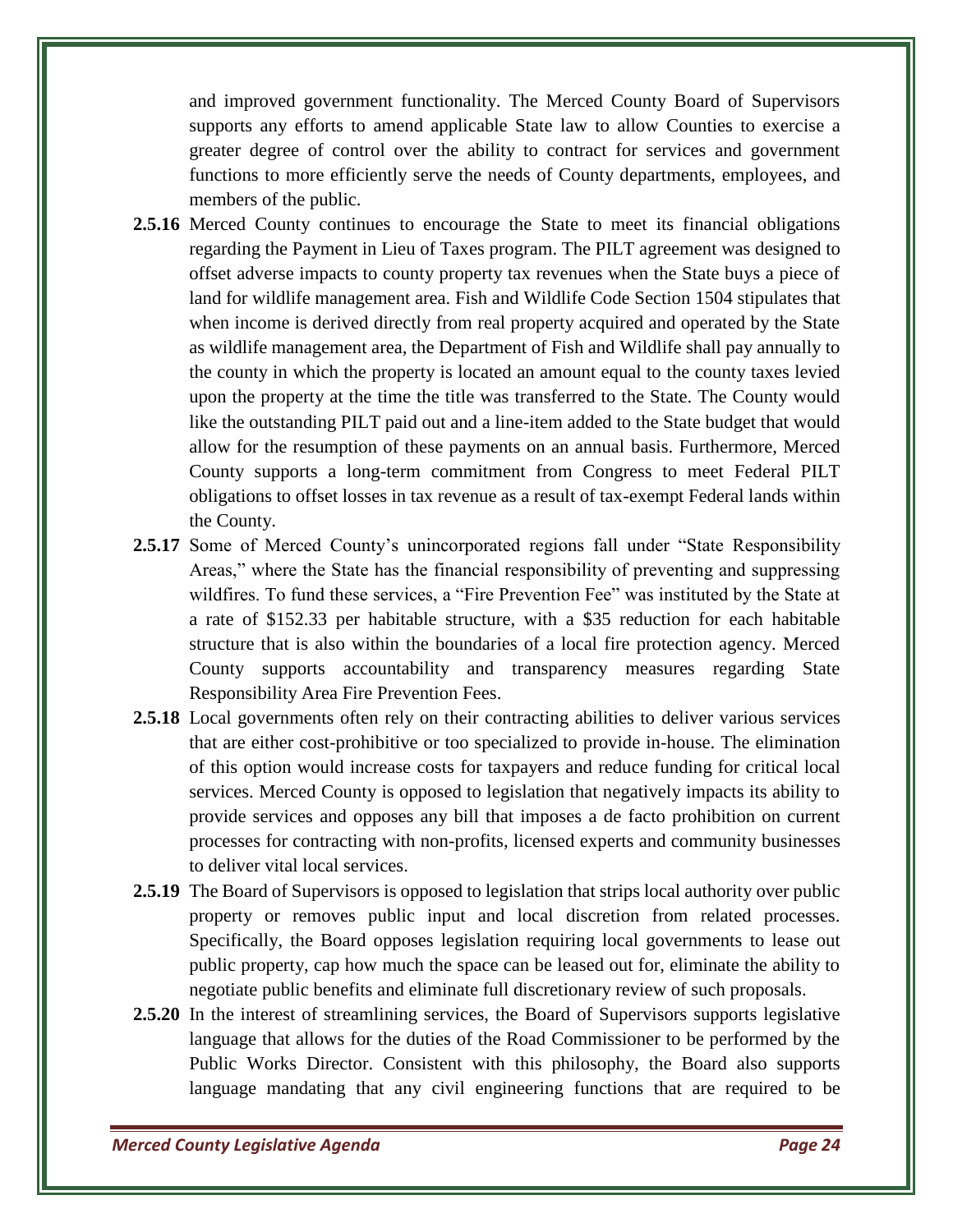performed by the Road Commissioner shall be performed by a registered civil engineer acting under the authority of the director of that department.

The Board of Supervisors supports efforts by members of the California Legislature to lower the vote threshold for construction bonds and special taxes for local government infrastructure projects from the current level of 2/3. Recent legislation has proposed a new threshold of 55 percent.

- **2.5.21** In 2002, the State Legislature added a 20 percent surcharge on traffic violations in order to increase revenue to the State's General Fund. The proceeds were not tied to a specific program and were intended to sunset in 2008. However, due to the recession, the surcharge was made permanent in 2007. With the State budget, rainy-day fund and reserves in significantly better standing, the Board of Supervisors supports efforts to eliminate this now-superfluous surcharge on traffic violations. Ending the surcharge is expected to help prevent low-income individuals who can't pay the additional charge from suffering worse legal repercussions and unnecessarily ending up in the justice system.
- **2.5.22** As a mid-size, suburban county, Merced County often finds itself in-between grant and other funding opportunities, since it is too populous to qualify as a "small county," but not big enough to realistically compete with larger counties with metropolitan areas. The Board of Supervisors supports more competitive funding opportunities for mid-size counties, their cities, and other partnering agencies.

#### **2.6 Transportation Proposals**

- 2.6.1 Transportation infrastructure is a primary responsibility of government. Merced County is responsible for the maintenance of 1,754 miles of roads, with approximately 1,600 miles of that total paved. The County relies on the Highway Users Tax Account to fund road maintenance. However, decreasing fuel sales have resulted in a loss of excise tax generation, and revenues are not able to keep pace with increasing maintenance costs. Our current road system needs increased funding for maintenance and rehabilitation. The Board of Supervisors supports increased transportation infrastructure funding proposals that:
	- Split revenues evenly between State and local entities;
	- Contain accountability language to ensure any additional transportation infrastructure funding would be used for its intended purpose;
	- Does not place an overwhelming financial burden on motorists.
- **2.6.2** Federal programs such as RAISE (formerly BUILD/TIGER) are critical in bringing major regional projects to completion. In recent years, set-asides have been included specifically for planning purposes, such as design and environmental. However, planning grants have not been awarded by the Department of Transportation. The Board supports not only the inclusion of planning grants in the RAISE program, but also the awarding of these grants to be used as a stepping-stone toward project completion.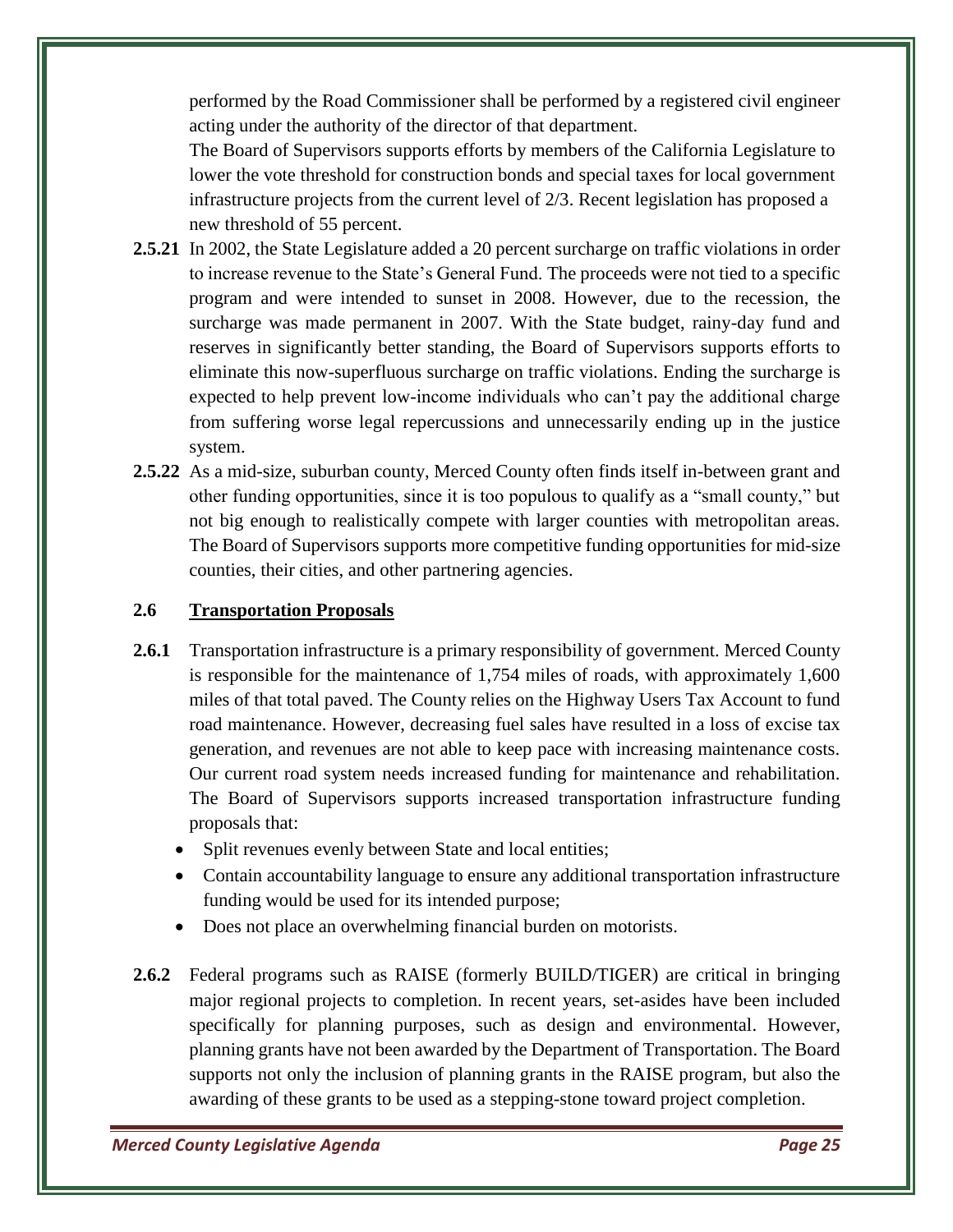- **2.6.3** Merced County has a number of transportation proposals that serve the interest of the County's residents, businesses, and cities. The County will continue cooperative efforts with Merced County Association of Governments and other countywide organizations to move each of these projects forward and will actively pursue funding and opportunities as they arise with the State and Federal agencies. Projects include:
	- **Highway 152 Bypass** The Los Banos Bypass project includes the construction of a new east-west, four-lane expressway to bypass freight-hauling truck traffic on Highway 152 around the north side of Los Banos.

The project's benefits include relieving congestion (~49,000 ADT expected in 20 years) within the city, improving the flow of interregional traffic along SR-152, and enhancing safety by reducing accidents within the city (due to many at-grade crossings with vehicular, pedestrian and bicycle traffic).

With other improvements on Highway 152 to Highway 101, this route from Highway 99 has enormous potential of being another highly beneficial East-West Trade Corridor to the Bay Area.

Alternatively, the Board supports the expansion of Pioneer Road if such a project is undertaken by the City of Los Banos. Similar to a traditional bypass, expanding Pioneer Road would reduce traffic congestion along Highway 152, improve safety for motorists and pedestrians, and improve routes of travel for local residents.

• **Atwater-Merced Expressway–** Also known as Campus Parkway North, the Atwater-Merced Expressway (AME) project includes a new Highway 99 interchange to allow vehicular traffic easier access on/off the mainline. This part of the project, Phase 1A, was completed in March 2016. A new expressway is also included in this project that will allow efficient traffic movements from/to Castle's commercial and industrial developments, access from/to Northern Merced, and access from/to UC Merced. This project has secured all necessary CEQA review and clearance. With its abilities to handle aircrafts weighing up to a million pounds, to provide heavy freighters the capability to fly non-stop to Asia without re-fueling, and to tie into the Burlington-Northern Santa Fe railroad, Castle Airport could figure prominently in goods movement into and out of the San Joaquin Valley. With the construction of the AME, freighting connectivity will be complete with the direct access from Highway 99.

The AME represents the north-western portion of the "Merced Loop System," which will eventually connect with Campus Parkway to circle the City of Merced and connect surrounding communities.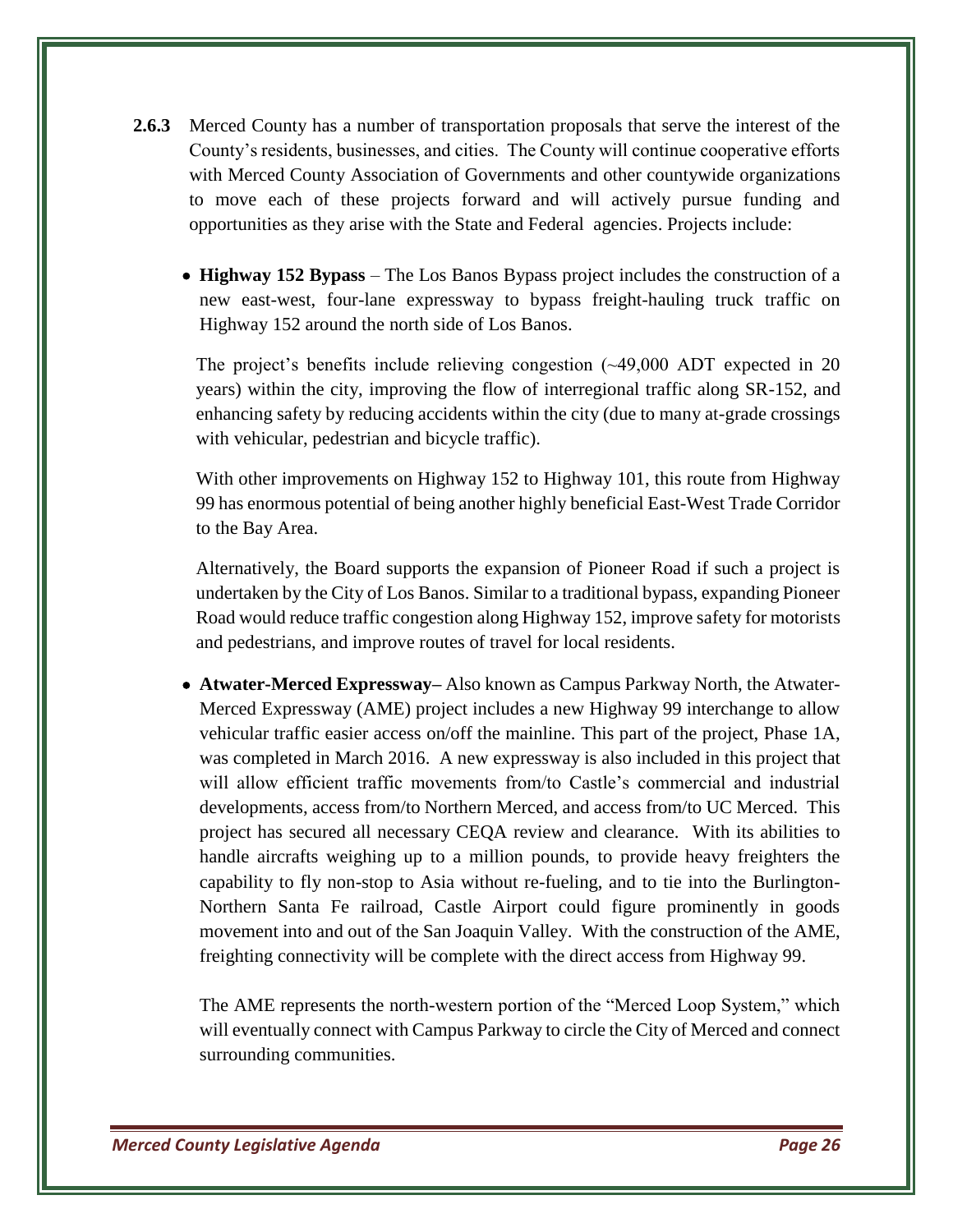• **Campus Parkway Segments II and III –** The Campus Parkway project involves the construction of a new 4-lane expressway from State Route 99, connecting to State Route 140, and extending to Yosemite Avenue for a total length of 4.5 miles.

Segment I (from State Route 99 to Childs Avenue) is complete. Since its completion, \$100 million has been secured for the construction of Segment II (from Childs Avenue, connecting to State Route 140) and Segment III (from State Route 140 extending to Yosemite Avenue). The Campus Parkway project will connect Highway 99 to rapidly growing areas in the City of Merced and serve the University of California and its planned community while providing a direct expressway connection between SR 140 and Highway 99. It also has the potential to serve future commercial developments. It will be one leg of a loop system to relieve congestion and improve commuter and goods movement traffic flow in and around the City of Merced and the university community.

The University of California Merced Campus (UC Merced) will greatly benefit from the Campus Parkway project. The potential for future private Research and Development (R&D) projects associated with research being done at UC Merced will be greatly enhanced as a result of the improved access and transportation circulation opportunities provided by the Campus Parkway project.

• **High Speed Rail and Maintenance Facility** – In November 2008, California voters approved \$9.95 billion in bonds to begin laying track for the high speed rail system. Merced County has been mentioned during the planning process as a potential location for a maintenance facility for the system.

As High Speed Rail efforts have evolved over time, the California High Speed Rail Authority (Authority) has provided several revisions to potential route options and business plans. Currently, the Authority has selected a team to design and build the first section of the system in the Central Valley.

Merced County will continue to support the location of a heavy maintenance facility and a downtown rail station in the County, with the understanding that valuable agricultural land be preserved. Agriculture land preservation and impact mitigation is imperative to the Merced County Board of Supervisors as the State continues to move this project forward.

• **Regional Passenger Rail –** Rail continues to be a critically-important transportation method as options are explored to improve air quality, increase economic opportunities, reduce roadway congestion and improve the Valley's overall quality of life. Merced County supports efforts to expand passenger rail, such as the Altamont Corridor Express, as well as efforts by the San Joaquin Joint Powers Authority and San Joaquin Regional Rail Commission to improve this service.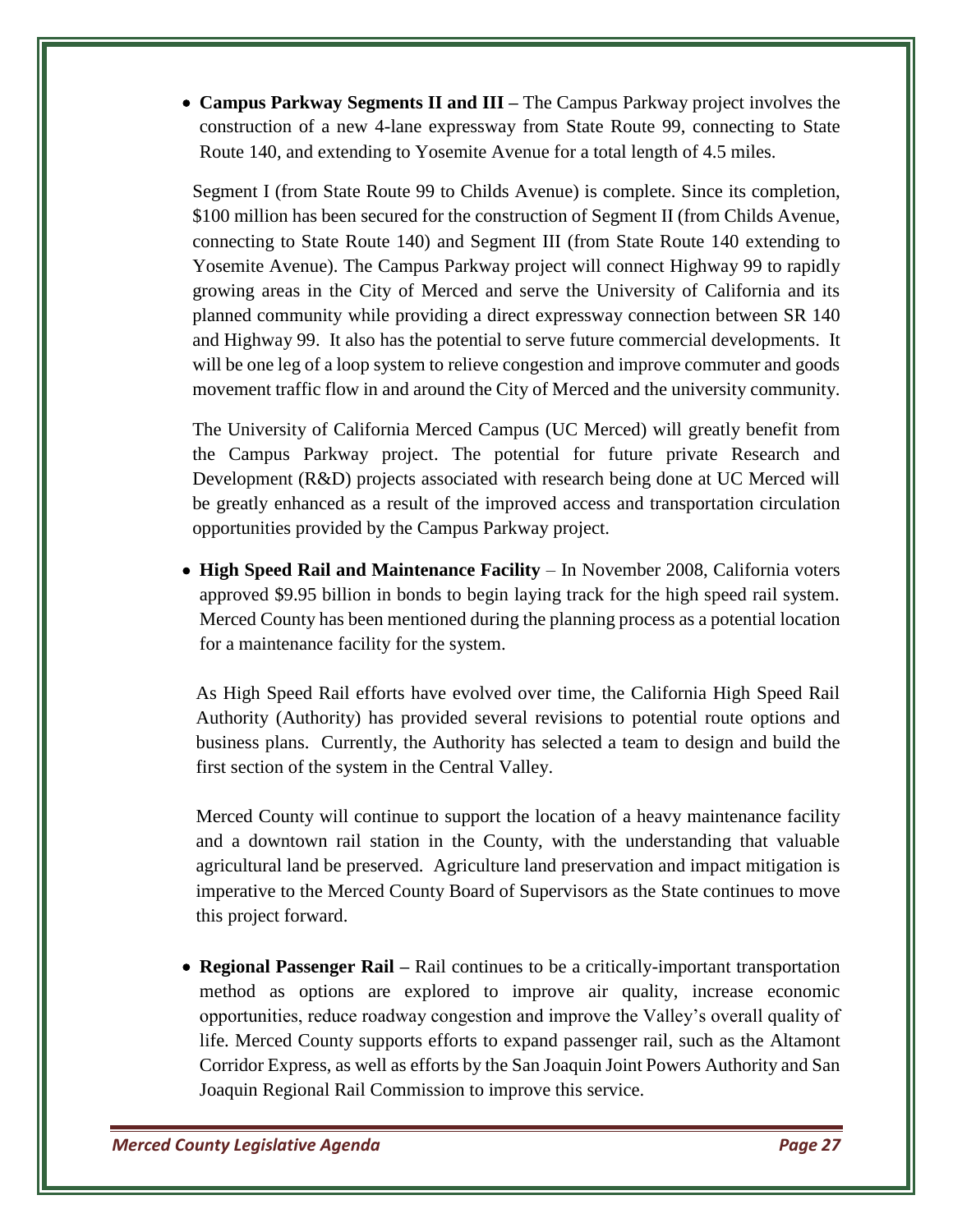• **Highway 165 Bypass** – The Highway 165/99 Improvements Project explores alternative alignment around communities to enhance north-south freight flows. The project also includes examining bridge improvements to improve flow ability and looking at a new Highway 99 interchange to provide better access for seasonalagricultural trucks and for Southwest Turlock's planned residential area.

The Project Initiation Document, by way of preparation of a Project Study Report (PID: PSR), is currently being prepared. The Project Approval and Environmental Document (PA&ED) phase follows the completion of the PID: PSR. The environmental work for this next phase will cost \$5 million. Costs for the project's required right-of-way and construction will be determined in PA&ED.

#### **3. STATE PROPOSALS**

#### **3.1 AB 109 PUBLIC SAFETY REALIGNMENT**

In April 2011, Governor Brown signed AB 109 into law, which realigned responsibilities for certain low-level offenders, adult parolees and juvenile offenders from the State CDCR to local county jurisdictions. AB 109 established an Executive Committee of the Merced County Community Corrections Partnership (CCP) charged with the development of a local Realignment Plan setting forth a county-wide programming plan for the realigned population. The CCP is currently the vehicle through which participating local public safety agencies monitor the progress of AB 109 programming and develop further tools and partnerships to address continued and evolving local public safety needs.

AB 109 has created impacts for Merced County public safety agencies, caseloads, and correctional facilities. The Board of Supervisors supports the Merced County Community Corrections Partnership (CCP) in their efforts to advocate for sufficient funding for continued and appropriate implementation of AB 109 requirements and alternative treatment programs.

Additionally, due to the mandates associated with AB109, many locally sentenced offenders are receiving longer sentences at County jails than originally anticipated. Modifications to AB 109 with regard to sentencing are needed to cap the number of years an offender may be sentenced to jail, and make longer-term offenders eligible for State prison.

#### **3.2 CASTLE COMMERCE CENTER AND CASTLE AIRPORT**

Merced County continues to build upon recent economic development successes at Castle Commerce Center and throughout Merced County. Formerly Castle Air Force Base, Castle Commerce Center is already home to more than 70 tenants, generating millions in revenue with several promising prospects on the horizon.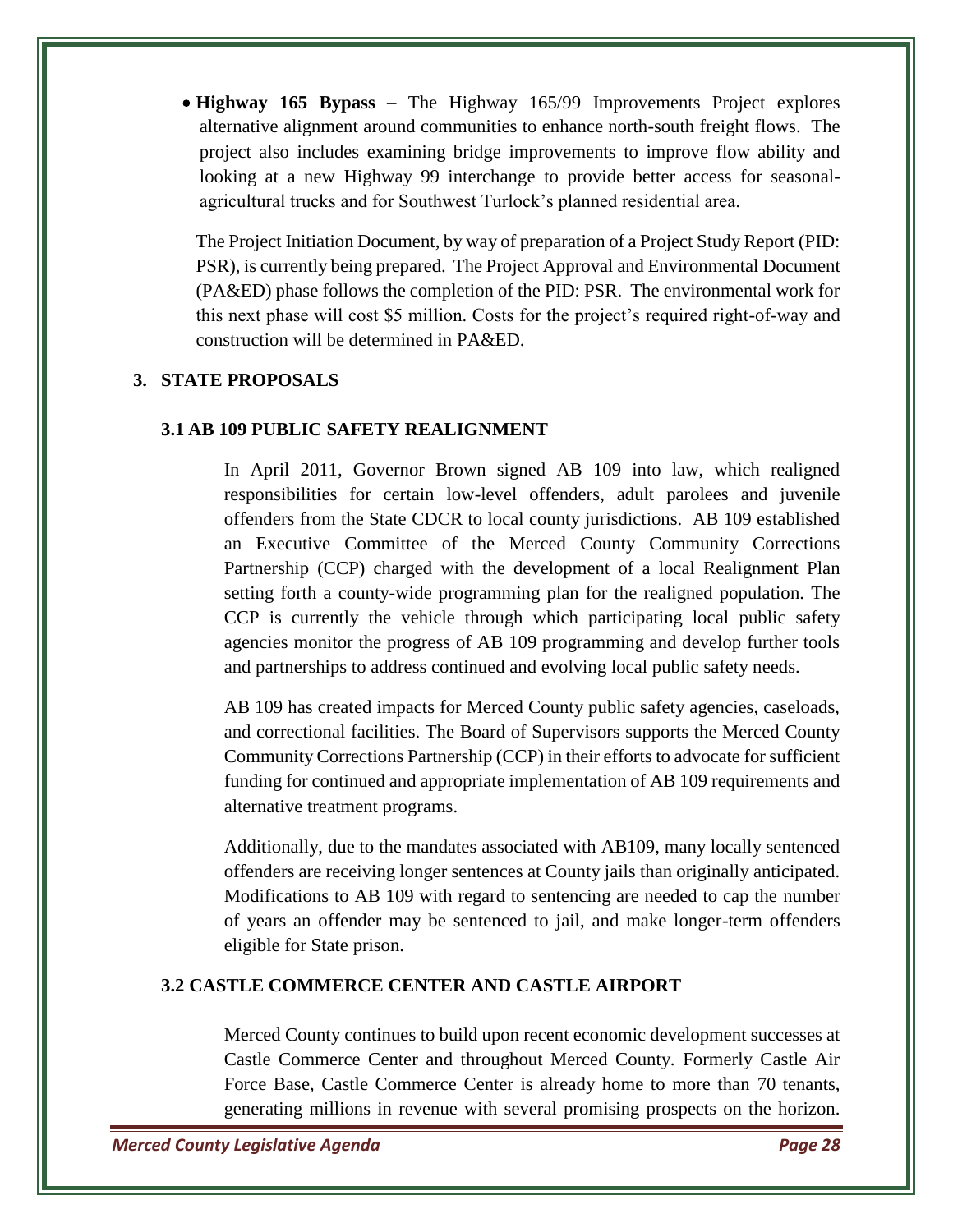Merced County continues to develop the site with the overall goal of spurring job creation and site utilization.

The testing area formerly known as the California AutoTech Testing and Development Center is a 225-acre autonomous vehicle testing facility that has driven significant domestic and international interest throughout the vehicle and technology sectors. In 2012, Merced County leased property to Waymo, Google's self-driving car program, which now leases from Merced County well in excess of 100 acres for a proprietary testing site. It is believed to be the largest of its type in North America. Since Waymo has grown, Castle has seen multiple autonomous companies regularly test on its site, which has proven advantageous due to its close proximity to the Silicon Valley.

In February 2021, the Board of Supervisors approved a third-party operator contract with Transportation Research Center (TRC) to construct and operate the testing facility. TRC, with more than 40 years of experience, currently operates the largest non-proprietary automotive testing and proving ground in North America. TRC is affiliated with Ohio State University and has more than 1,000 clients, many of which now plan to utilize the Merced County location which is now in operation.

Additionally, the Merced County Board of Supervisors continues to advance other economic development goals at Castle, most notably with logistics and goods movement. In October 2017, the Board of Supervisors established an agreement with the Port of Los Angeles to leverage Castle as an inland port opportunity, to address both broad climate change and goods movement goals. The memorandum of agreement formalizes the relationship between the two entities and initiates several actions, including the development of a joint Business Development Plan, and exporter outreach initiative in the Central Valley, and collaborating to share business intelligence and work on prospective deals. In 2019, Burlington-Northern Santa Fe Railway became invested in the project, deeming the 205-acre facility as "an area of growth for BNSF." Merced County is working with BNSF, and local and state transportation leaders, to build out a transportation hub, focused on improving congestion in the region and improving air quality. Merced County is working with a short line rail operator to expand rail lines, market, and build out the rail park.

In 2022, Merced County plans to demolish multiple vacant buildings that are deemed an environmental hazard. The removal of the buildings will allow for more developable industrial land, with the goal to bring in more businesses to Castle and create jobs.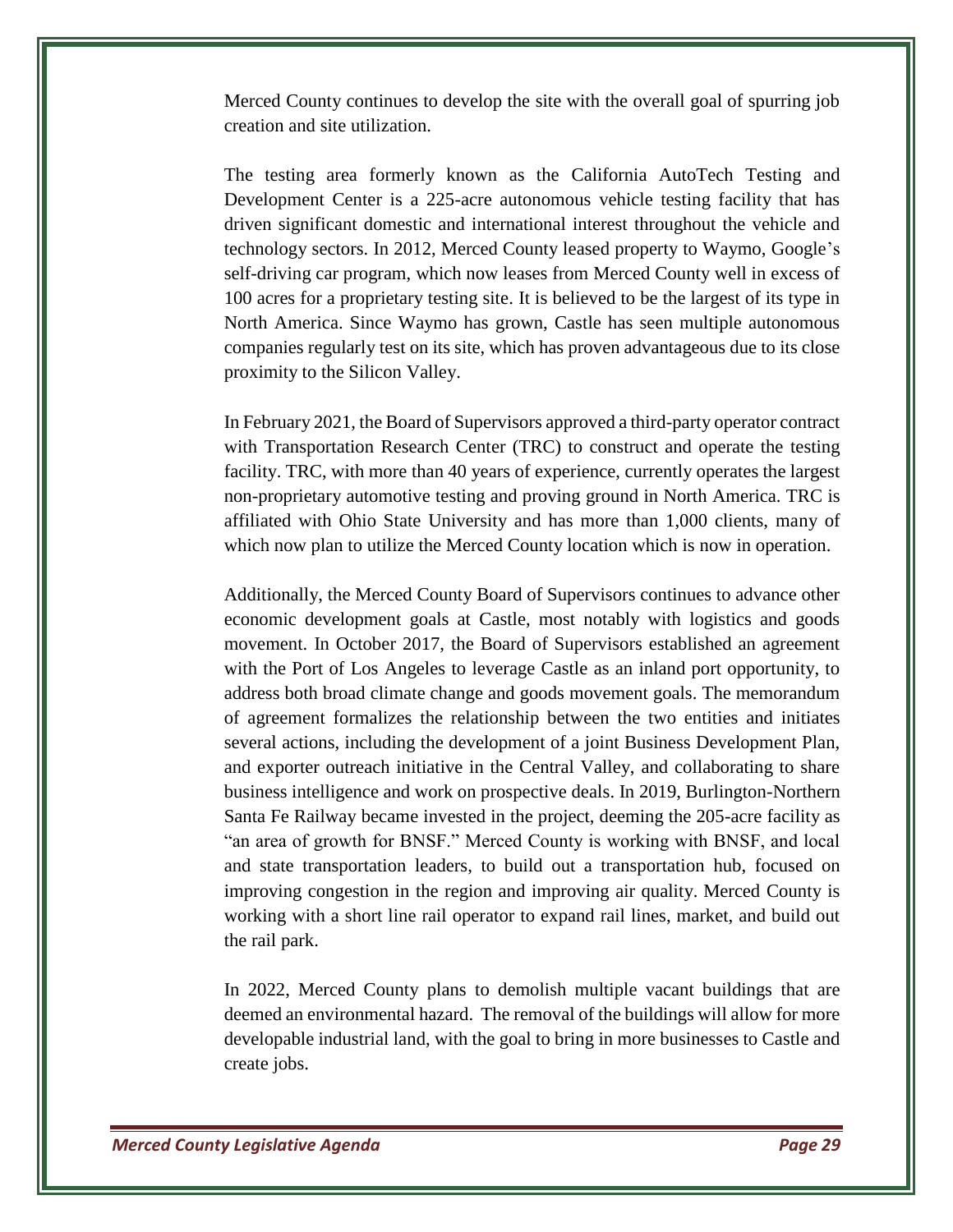#### **3.3 CITY SELECTION COMMITTEE**

Current State law designates the Clerk of the Board of Supervisors as the Clerk of the City Selection Committee (a committee of city representatives which chooses city members of various boards such as LAFCO). This task more properly belongs to a city official. The County seeks and supports a change to the Government Code removing the Clerk of the Board of Supervisors as the Clerk of the City Selection Committee and have that position be the sole responsibility of City Government.

#### **3.4 ELECTIONS SOFTWARE AND HARDWARE**

Merced County strives to have open and transparent elections, where every eligible voter has an opportunity to vote and ensure that their vote is counted.

To help County government keep up with continually-increasing demand, it is recommended that the State provide funding for mandated election-related responsibilities. Some of the election-related responsibilities, as defined in Senate Bill 450 and signed into legislation, includes move toward vote centers, the mailing of ballots to all voters, and increased outreach by the Registrar of Voters office. Additionally, equipment is needed to provide mandated services at the vote centers.

Local election equipment is quickly becoming aged and obsolete, posing challenges for county elections departments. In order to update essential electronics, the State needs to approve and fund replacement equipment. Particularly, ballot-on-demand technology, vote-by-mail processing equipment, and accessibility equipment are necessities in elections offices.

#### **4. FEDERAL PROPOSALS**

#### **4.1 BLACK RASCAL AND BEAR CREEK FLOOD CONTROL PROJECT**

Local area flooding has been a chronic problem in Merced County going back as long as historical data has been documented on storm events. Flooding occurs on a routine basis causing major damage to residential structures, personal property, infrastructure (bridges and roads), sanitary systems, domestic water delivery systems, and valuable agricultural land/crops.

One major project element of the Merced Streams Group that is yet to be completed is a flood control system on the Black Rascal Watershed. There are multiple avenues Public Works is pursuing to address flood control on Black Rascal.

For several years, Merced County worked with the U.S. Army Corps of Engineers to jumpstart a flood control project along Black Rascal Creek that would include the construction of a floodwater detention basin 2.5 miles east of Merced City near the intersection of East Yosemite Avenue and North Arboleda Drive. The Corps is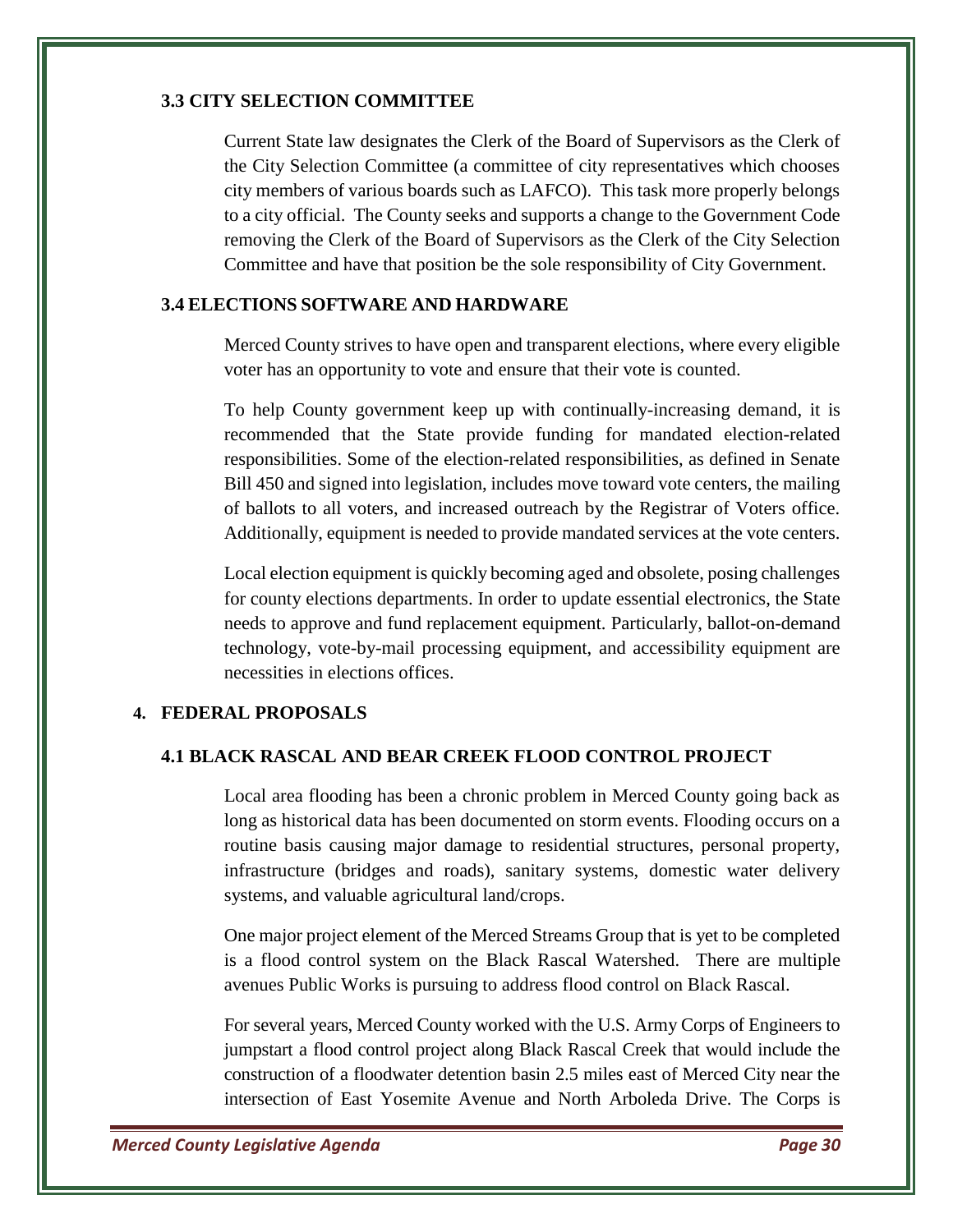required to complete a Compliance Memo in order to put together a Federal Cost Share Agreement (FCSA), a mechanism for the Corps to receive funds. The Corps estimates approximately \$100,000 is needed in order for staff to complete the memo and FCSA. These funds must be provided by the Corps and cannot be provided by the local partners.

This project is a priority for the County, and efforts to secure funding and move forward with planning and construction is supported by the Board of Supervisors. A \$10 million grant was secured through the U.S. Department of Agriculture's Natural Resources Conservation Service for construction of the project. Additional funding sources are being examined as the Streams Group partners continue to advance the project.

In addition, Public Works is working on integrating both the Black Rascal Creek Flood Control Project and the Bear Creek Siphon and Diversion Structure Expansion for the purposes of funding applications through the Integrated Regional Water Management Plan (IRWMP). The integrated project will improve flood management in the Bear Creek watershed by providing 200-year flood protection within the Black Rascal Creek Watershed and increasing the conveyance capacity of Bear Creek. It consists of the construction of a regulating reservoir in the Black Rascal Creek watershed and enlargement of the Bear Creek Siphon and Diversion Structure (BCSDS), which currently acts as a bottleneck to flows on Bear Creek. The project also incorporates water supply, water quality and environmental enhancements.

#### **4.2 COMMUNICATIONS INFRASTRUCTURE AND INTEROPERABILITY**

Merced County has numerous communications infrastructure needs including more broadband connectivity, video conferencing capability between the Public Defender's office and the County jail, and improved infrastructure to ensure the interoperability of communications systems for County law enforcement and emergency responders.

With Merced County locating its Emergency Operations Center at Castle Commerce Center, additional projects include replacing existing telephone lines and installing new data line service to existing facilities. Many of these facilities are currently in negotiations for lease and/or sale. Additionally, this will migrate communication lines further away from Building 152 which is in a poor state of repair. The need is also to provide reliable voice and data communications service to fire alarms (which are life/safety requirements) to these facilities. This project further includes communications improvements to two aircraft hangars which are necessary to be completed before the next wet season as the lines are in such bad